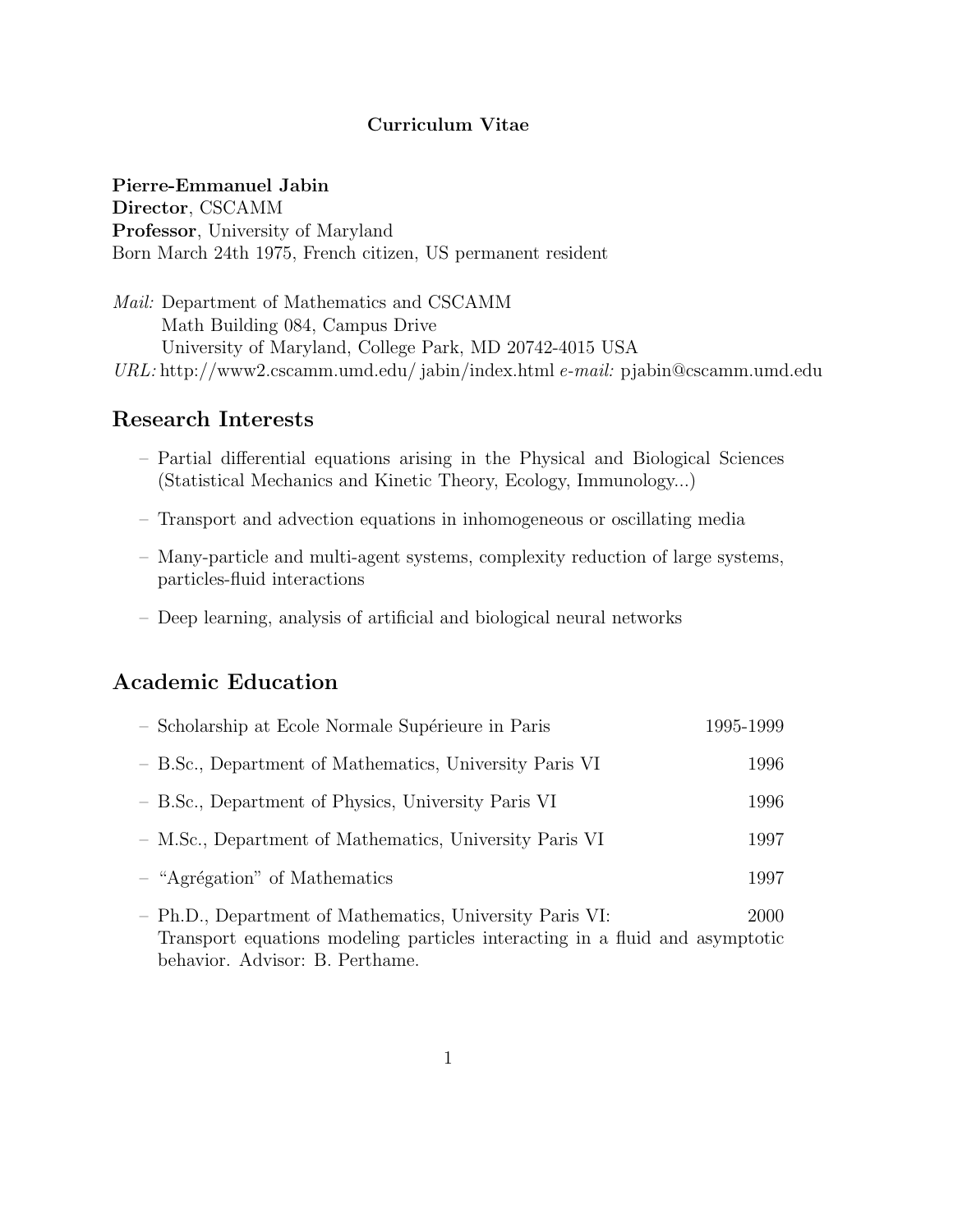– Habilitation thesis, Department of Mathematics, University Paris VI: 2003 Kinetic models and formulations, derivation, regularity, limits. Defended in December 2003 with the jury: F. Béthuel, Y. Brenier, L. Caffarelli (reviewer), G. Métivier (chair), F. Otto (reviewer), C. Villani (reviewer)

# Appointments 1. Academic Appointments

| - Professor, University of Maryland, College Park          | $2011$ -present |
|------------------------------------------------------------|-----------------|
| - Special Volunteer, National Cancer Institute, NHI,       | $2017$ -present |
| - Part time DR, Tosca team, Inria Sophia-Antipolis, France | 2007-2011       |
| - Professor, Lab. J-A Dieudonné, University of Nice        | 2004-2011       |
| - Agrégé Préparateur (assistant professor), ENS, Paris     | 2000-2004       |
| - Teaching Assistant University Paris VI,                  | 1999-2000       |

### 2. Long visits, Visiting Appointments

| - University Paris Diderot (Paris VII),       | December 2018              |
|-----------------------------------------------|----------------------------|
| - Ecole Polytechnique,                        | June 2016 and January 2017 |
| - University of Chambéry-Savoie,              | <b>July 2016</b>           |
| - University Paris Dauphine, France,          | June $2012$                |
| - University of Crete, Greece,                | January 2012               |
| - ICERM, Brown University, Providence, USA,   | October 2011               |
| - Newton Institute, Cambridge University, UK, | Oct. 2010                  |
| - University of Maryland, College Park,       | Nov. 2009                  |
| - CRM, UAB, Barcelona, Spain,                 | Feb. and May 2009          |
| - University of Maryland, College Park,       | $2005 - 2006$              |
| - University of Crete, Greece,                | Summers 2003-2004          |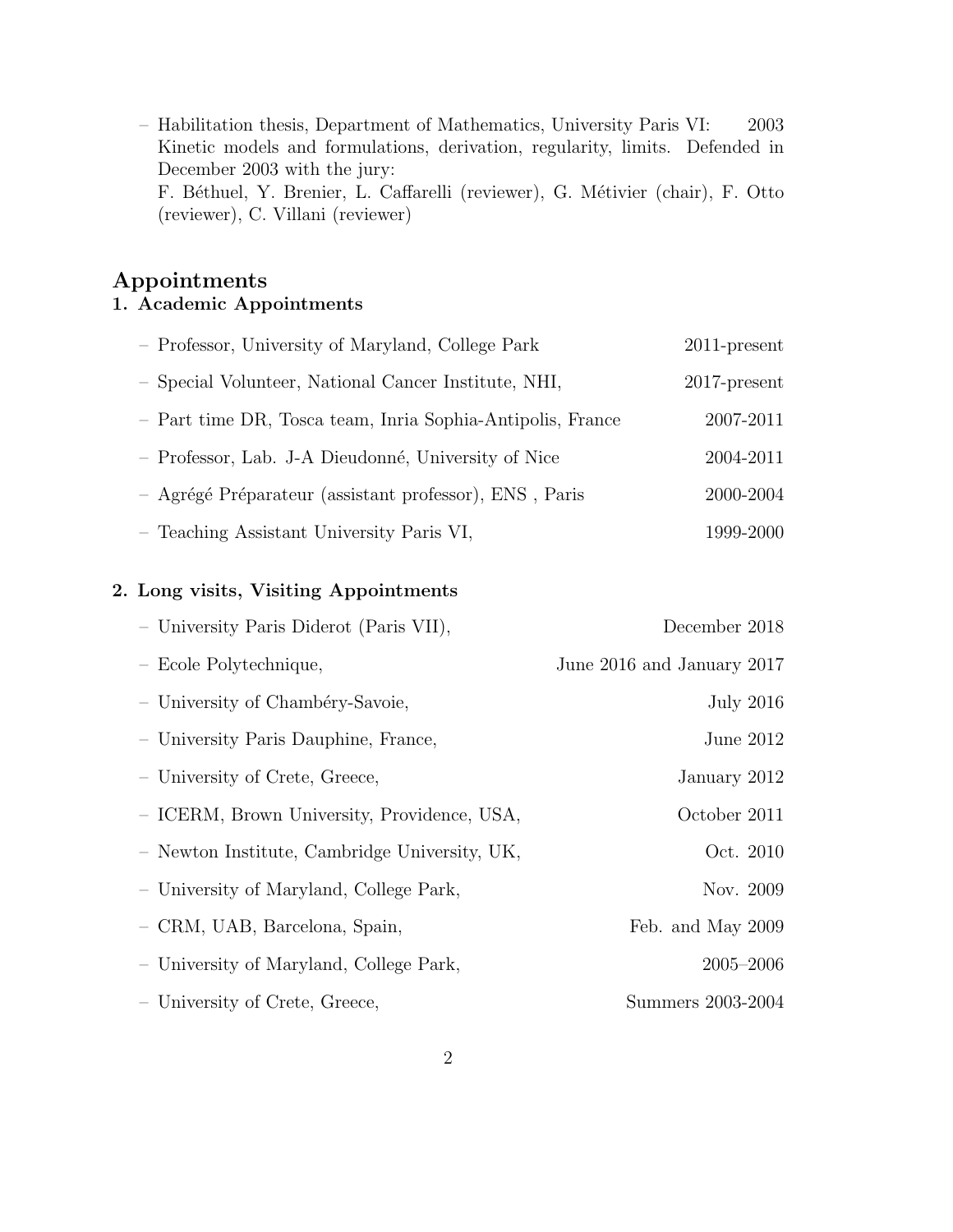| - University of Heidelberg, Germany                 | 2003           |
|-----------------------------------------------------|----------------|
| - University of Bilbao, Spain,                      | Jan. 2002      |
| - University of Granada, Spain,                     | October 2001   |
| - Institut für Angewandte Mathematik, Bonn Germany, | Jan. 2001      |
| - Schrödinger Institute, Vienna Austria,            | Oct.-Nov. 1999 |

# Awards, Grants and projects

- $-$  NSF Grant DMS DMS 1908739 2019-2022, Quantifying chaos, correlations and oscillations in multi-agent systems and advection equations. PI, total funding: \$ 383,000.
- International Congress of Mathematicians 2018, Rio de Janeiro, in the sections: Partial Differential Equations and Mathematics of Science and Technology.
- Bourbaki seminar presented by L. Saint-Raymond on January 2018.
- Laboratory of Telecommunication Science (LTS) Grant D00030014, 2019-2021, New approaches to neural network-inspired feature extraction. PI, total funding: \$ 300,127.
- Laboratory of Telecommunication Science (LTS) Grant Do 0052, 2018-2019, Neural-Network-Inspired Feature Extraction from Noisy Data. PI, total funding: \$ 275,542.
- Laboratory of Telecommunication Science (LTS) Grant Do 0050, 2017-2018, Propagation of Malware on Computer Networks. PI, total funding: \$ 60,600.
- Laboratory of Telecommunication Science (LTS) Grant Do 0048, 2017-2018, Fourier Scattering for HF Signal Classification. co-PI, total funding: \$ 61,995.
- Laboratory of Telecommunication Science (LTS) Grant Do 0049, 2017-2018, Underwater Research Acoustics. co-PI, total funding: \$ 60,600.
- NSF Grant DMS 1614537 2016-2019, A Novel Paradigm for Nonlinear Convection Models and Large Systems of Particles. PI, total funding: \$ 400,000.
- NSF Grant DMS 1312142 2013–2017, Many Particles' Systems: Theory and Applications. PI, total funding: \$ 341,270.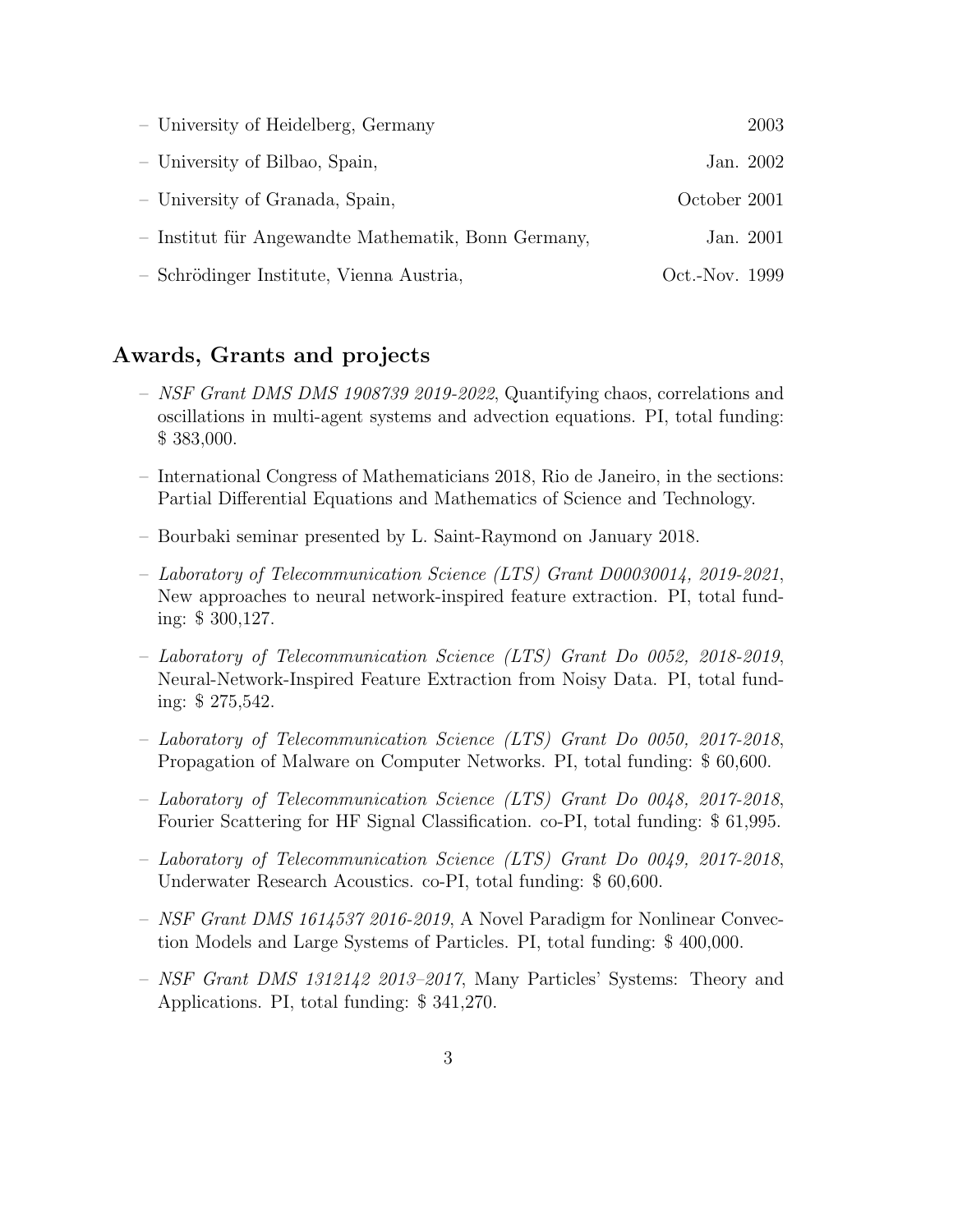- STEEP 2013–2017, A Synergistic Training network on Energy Beam Processing: from modelling to industrial applications. Co-PI with D. Auroux at the University of Nice's node (roughly 500K euros). Main project led by MCM Group at University of Nottingham.
- $-$  Ki-Net 2012–2017, Kinetic description of emerging challenges in multiscale problems of natural sciences. Core participant, CSCAMM node, PI: E. Tadmor, NSF Grant: 1107444.
- Monumentalg  $2010$ –2013, MOdélisation mathématique et simulations NUMériques pour la dégradation biologique des MONUMENTs et pour la proliferation des ALGues. Funded by the French research agency, ANR. Core participant, PI M. Ribot.
- CBDif-Fr 2009–2012, Collective behaviour and diffusion : mathematical models and simulations ANR-08-BLAN-0333-01. Funded by the French research agency, ANR. Core participant, PI J. Dolbeault.
- GDR Mabem 2008–2013, CNRS research group, Mathematical Modeling in Biology and Medicine. Core participant, PI: E. Grenier.
- $GDR$  Chant  $2004-2013$ , CNRS research group, Hyperbolic and Kinetic Equations. Core participant, PI: F. Castella (till 2008) and S. Labbé.
- GDR GRIP 2004–2013, CNRS research group, Interacting Particles. Core participant, PI: T. Goudon.
- ACINIM 2003–2006, "Lepoumonvousdisje", Mathematical and numerical modeling of the respiratory system by a hierarchy of ad hoc methods. Core participant, PI M. Briane.
- ERCIM Workshop 2003–2006, on Informatics and Mathematics Applied to Interventional Medicine. Core participant, PI: M. Thiriet.
- Galileo project 2003, between the ENS, Paris, and the Politecnico di Torino, Turin Italy. PI.
- $-$  HYKE 2002-2005, European project: Hyperbolic and kinetic equations: asymptotics, numerics, applications. Core participant, PI: N. Mauser.
- *CMCU project 2001–2004*, between the ENS, the ESPCI, Paris and The Polytechnique School of Tunis, Tunisia. PI.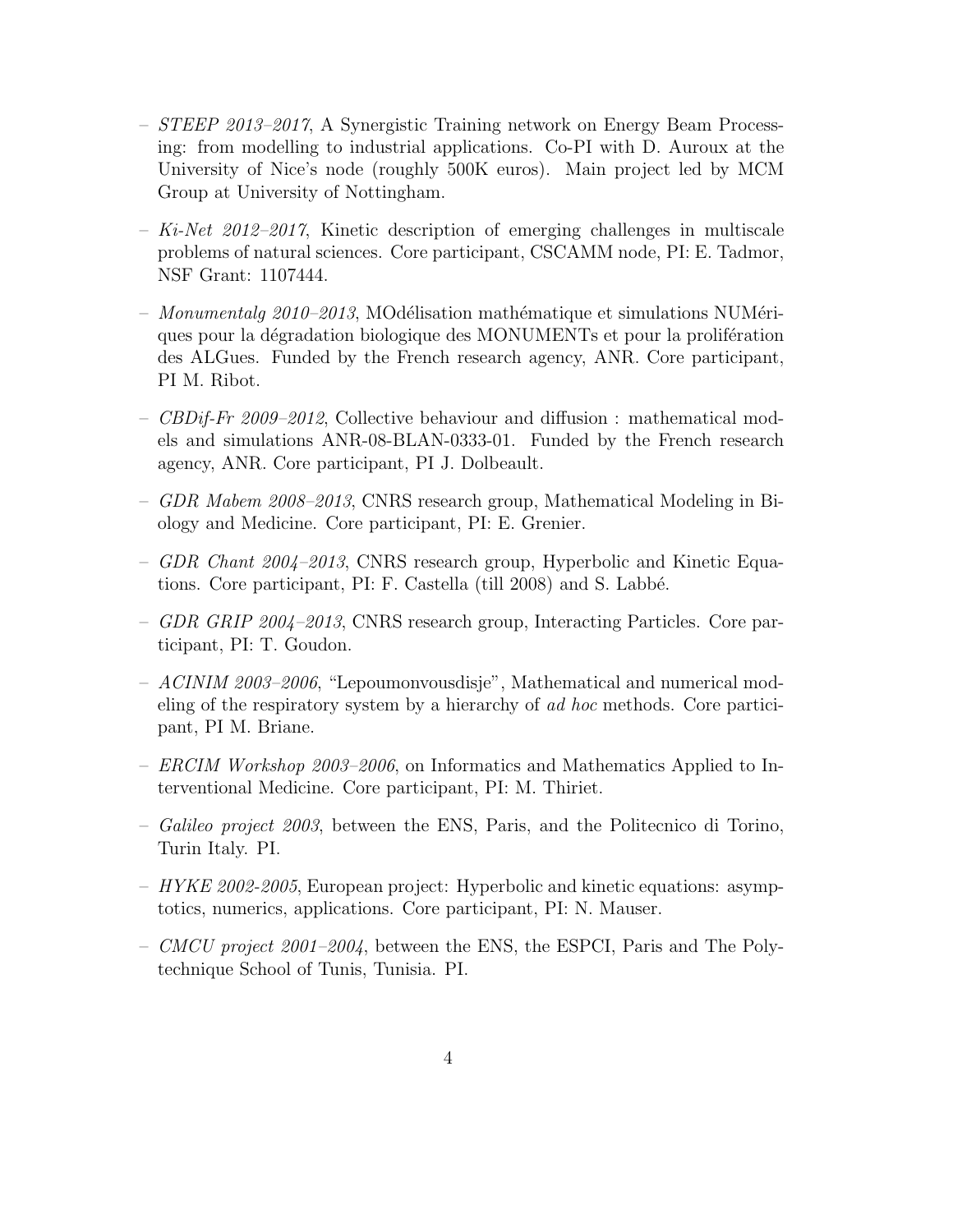# Professional Activities

# 1. Editorial Board

Associate Editor, Communications in Mathematical Science, 2016-present. Corresponding Editor, SIAM Journal of Mathematical Analysis, 2011-present. Associate Editor, Journal of Dynamics and Games, 2018-present Associate Editor, journal of Nonlinear Differential Equations and Applications, 2018 present Associate Editor, KRM, Kinetic and Related Models, 2013-present. Associate Editor, M3AS, Mathematical Models and Methods in Applied Sciences, 2014-present. Editor in chief, NHM, Network and Heterogeneous Media, 2014-present. Associate Editor, Probability and Mathematical Physics, 2019-present.

# 2. Panels/Referee for projects

Agence Nationale de la Recherche (France). European Research Council, ERC. National Science Foundation, NSF. Engineering and Physical Sciences Research Council, UK. Région Rhône-Alpes (France). Emergence program from the Paris region (France). Swiss National Science Foundation.

# 3. Referee for journals

Applied Math Journal Networks and Heterogeneous Media Analysis and PDE Annales de l'Institut Henri Poincaré Analyse Non Linéaire Applied Mathematical Modeling Archive for Rational Mechanics Annals of Mathematics Studies series Princeton University Press Calculus of Variations and Partial Differential Equations Communications in Mathematical Physics Communications in Mathematical Sciences Communications in Partial Differential Equations Communications in Pure and Applied Mathematics Comptes Rendus Mathématiques de l'Académie des Sciences Duke Mathematical Journal ESAIM Control, Optimisation and Calculus of Variations Indiana University Mathematics Journal Inventiones Mathematicae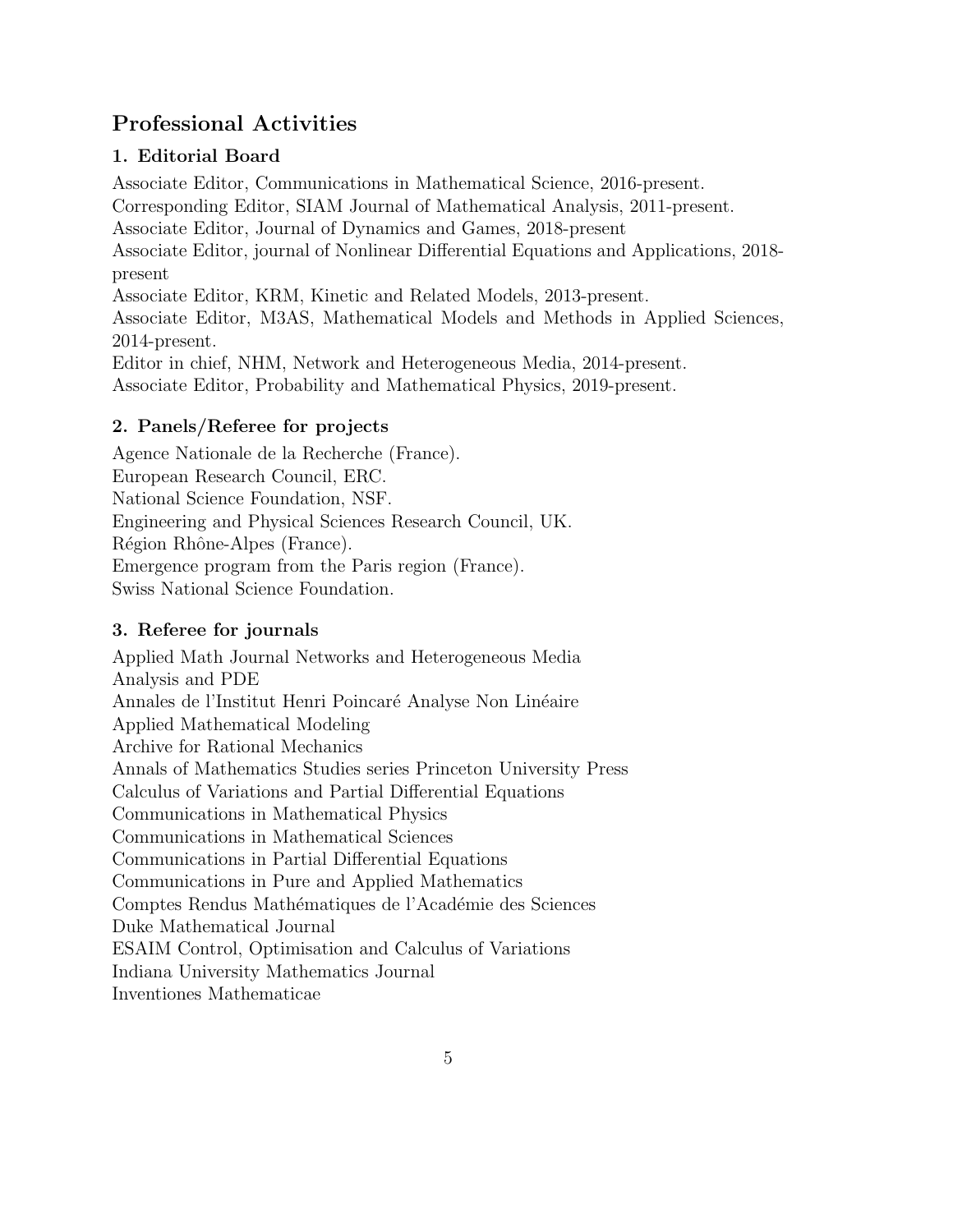Journal of the American Mathematical Society Journal of Computational Physics Journal of Differential Equations Journal of the European Mathematical Society Journal of Functional Analysis Journal of the London Mathematical Society Journal of Mathematical Analysis and Applications Journal de Mathématiques Pures et Appliquées Journal of Mathematical Biology Journal of Mathematical Physics Journal of Nonlinear Science Journal of Physics A Journal of Statistical Physics Journal of Theoretical Biology Journal of Uncertainty Quantification Lecture Notes in Mathematics, Spinger Verlag Nonlinearity Mathematical Modeling and Numerical Analysis Mathematical Models and Methods in the Applied Sciences Multiscale Modeling and Simulation: A SIAM Interdisciplinary Journal Philosophical Transactions of the Royal Society of London A Physica D Physica Scripta Publications de l'IHES Rivista Matematica della Universit`a di Parma SIAM Journal of Mathematical Analysis SIAM Journal on Numerical Analysis SIAM Journal on Scientic Computing. Transactions of the AMS.

### 4. University Service at the University of Maryland

- Acting Director, 2016–2019, and Director of CSCAMM, 2016–present.
- Associate Director of CSCAMM, 2014–2016.
- Chair of the hiring committee for the Michael and Eugenia Brin E-nnovate Chair position at the Department of Mathematics, 2017–2019.
- Chair of PDE/Applied Mathematics Field committee, 2013–2015.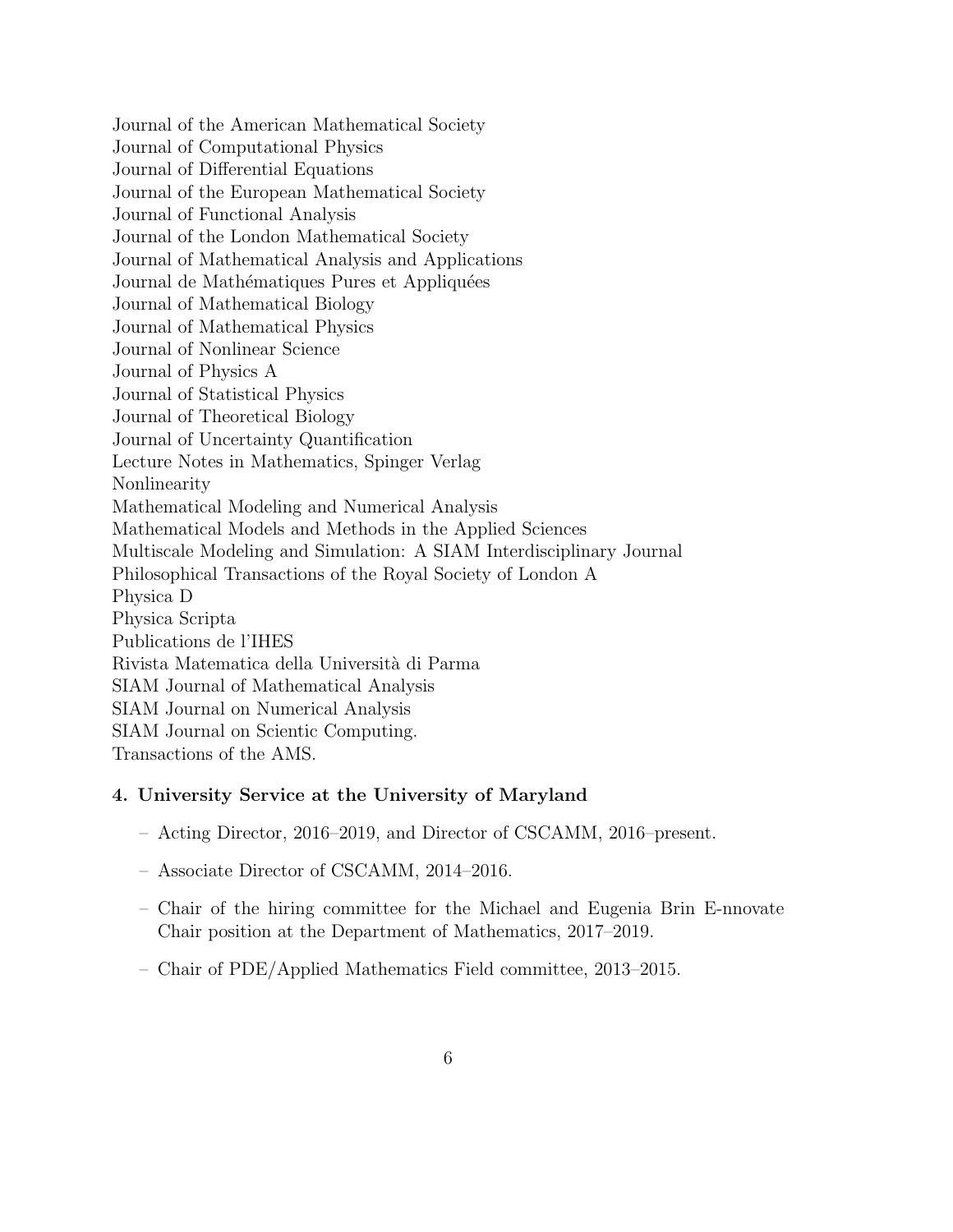- Member of the Department of Mathematics Hiring committee, 2012–2013, 2015– 2016, 2019–2020.
- Member of the AMSC, Applied Mathematics and Scientic Computation Program, University of Maryland. Member of the AMSC graduate committee, 2012–present.
- Organizer of the PDE/Applied Mathematics seminar, 2012–2016.
- Organizer of the Applied Mathematics RIT (Student seminar), 2014–2016.
- Member of the Department of Mathematics Policy committee, 2011–2012, 2014– 2015, 2016–2017, 2019–2020.
- Member of the PDE/Applied Mathematics field committee, 2011-present.
- Member of the Numerical Analysis field committee, 2011–present.

#### 5. University Service at the University of Nice

- Member of the Department of Mathematics Hiring committee, 2005–2011.
- Coordinator for Nice of the Erasmus Mundus Master Mathmods, 2009–2011.
- Coordinator of the internship program (placement in companies) for the Master IMEA, 2007–2010.
- Co-responsible of the PDE and Numerical Analysis group, 2006–2011.
- Coordinator of the 3rd year B.Sc. degree in Mathematics in Nice, 2006–2010.
- Coordinator of the Modeling and Scientific Computing track of the Master of Mathematics, 2006–2008.
- Organizer of the Colloquium of the Department of Mathematics, 2005–2011.

#### 6. Service at the Ecole Normale Supérieure

- Organizer of the PDE seminar (with O. Glass), 2003–2004.
- Member of the Department of Mathematics committee, 2001–2004.
- $-$  Co-coordinator of the "agrégation" preparation for students, 2001–2004.
- Grader and tester for the entrance examination, 2001–2004.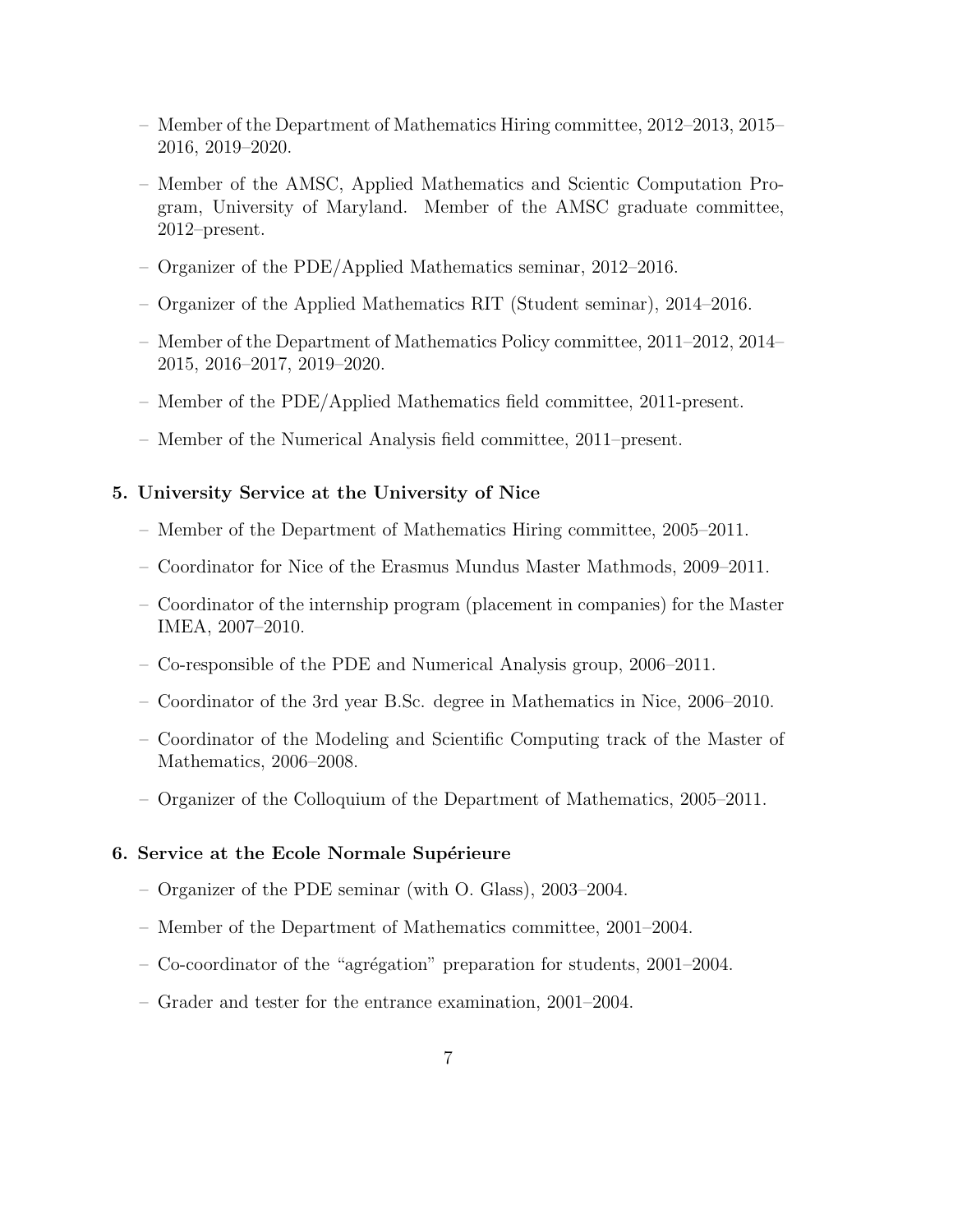– Coordinator of the joint Math.-Physics track, 2000–2004.

## Teaching

### 1. Advising

#### Recent Undergraduate students

- i Adam Brown, Maryland, 2012.
- ii Gabriel Vilarrubi, Maryland, 2013.
- iii Raymond Schram, Maryland, 2015.
- iv Cédric Balestra, Maryland, 2015.
- v Edward Nusinovich, Maryland, 2018.
- vi Jack Saylor, Maryland, 2018.
- vii Trevor Teolis, Maryland, 2018.

### Recent Master students

- i Adi Louay (Nice), 2007.
- ii Blanche Buet (ENS Lyon), 2009.
- iii Jean-Michel Squarcini (Nice), 2009.
- iv Henrik Veelken (Mathmods, Nice), 2009.
- v Théau Cosseron (ENSTA, ParisTech), 2010.
- vi Uriel Moreles (Mathmods, Nice), 2010.
- vii Aleksandar Samardzija (Mathmods, Nice), 2011.
- viii Cyril Tata (Mathmods, Nice), 2011.
- ix Cédric Balestra (UMD), 2015.

#### PhD students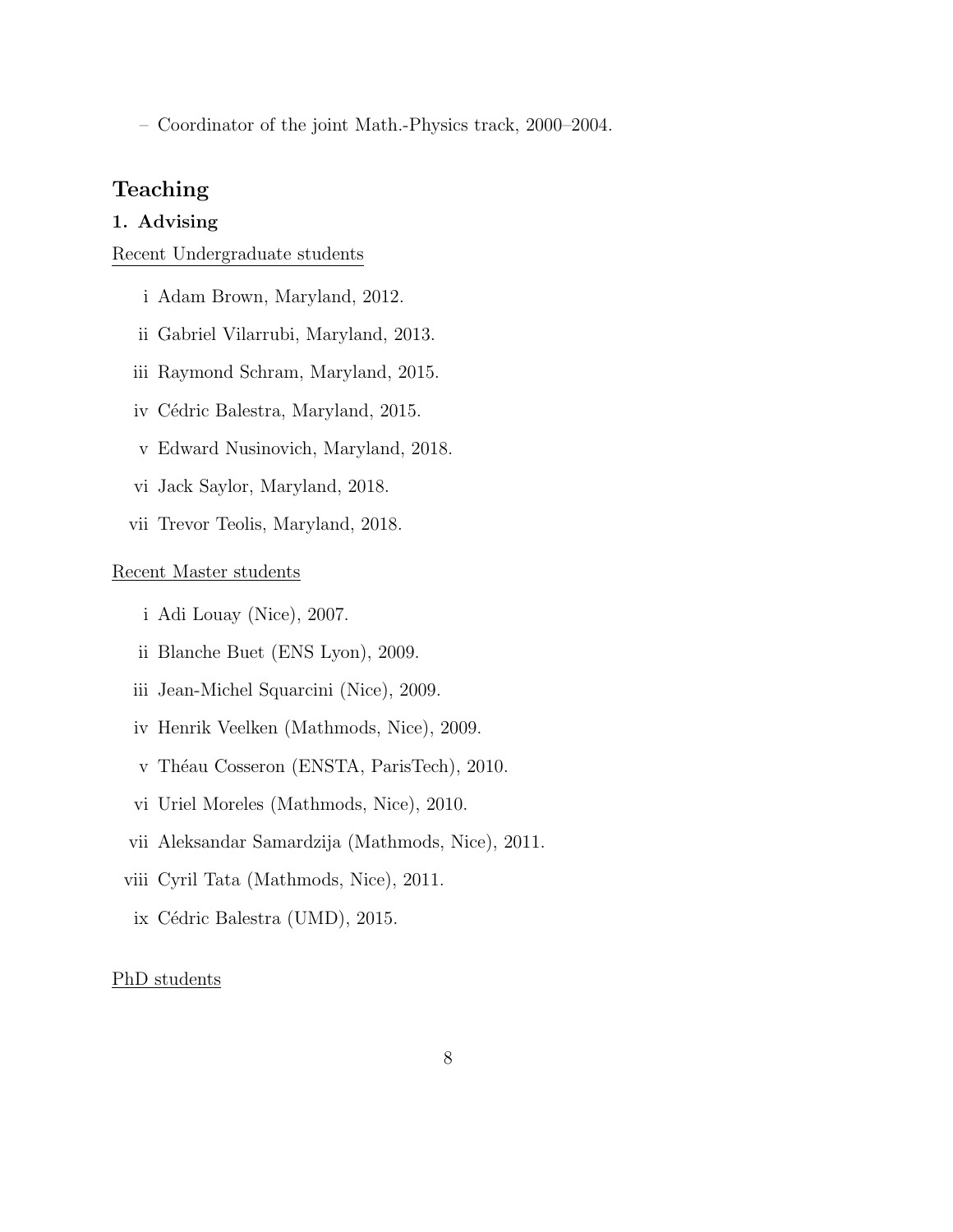- i Lobna Derbel, Univ. Paris VI, Carthage (Tunisia), 2006. Thesis: Analysis of models of tumor-immune system competition. Placement: Maître Assistant (associate professor) and head of the applied mathematics department, Institut Supérieur d'Informatique, Tunis Tunisia.
- ii Damien Broizat, Univ. Nice 2013. Thesis: Kinetic models for coagulation, fragmentation and traffic flows. Placement: Professor in preparatory classes, Nice.
- iii Zhenfu Wang, Univ. of Maryland, 2017. Thesis: Mean Field Limit for Stochastic Particle Systems with Singular Forces. Placement: Postdoctoral fellow, University of Pennsylvania.
- iv Martin Molina Fructuoso, with A. Mellet, Univ. of Maryland, current.
- v Hsin-Yi Lin, Univ. of Maryland, current.

PostDocs, full or partial advisor

- i Fethi Ben Belgacem (Assistant professor, Monastir univ. Tunisia)
- ii Ilaria Brazzoli (PostDoc Bristol, UK)
- iii Juan Calvo (Assistant professor, Barcelona, Spain)
- iv Dong Dong (Postdoc, Univ. of Maryland)
- v Jean-François Jabir (Assistant Professor, Santiago, Chile)
- vi Trygve Karper (Associate Professor, Trondheim, Norway)
- vii Valérie Lemesle (Chargé de Recherche, CIRAD, Montpellier)
- viii Sébastien Motsch (Assistant Professor, Arizona)
- ix David Poyato ( Univ. of Granada)
- x Gael Raoul (Charg´e de Recherche CNRS, CEFE, Montpellier, France)
- xi Thomas Rey (Maître de Conférence, Lille France)
- xii Magali Tournus (Maître de Conférence, Univ. of Aix-Marseille)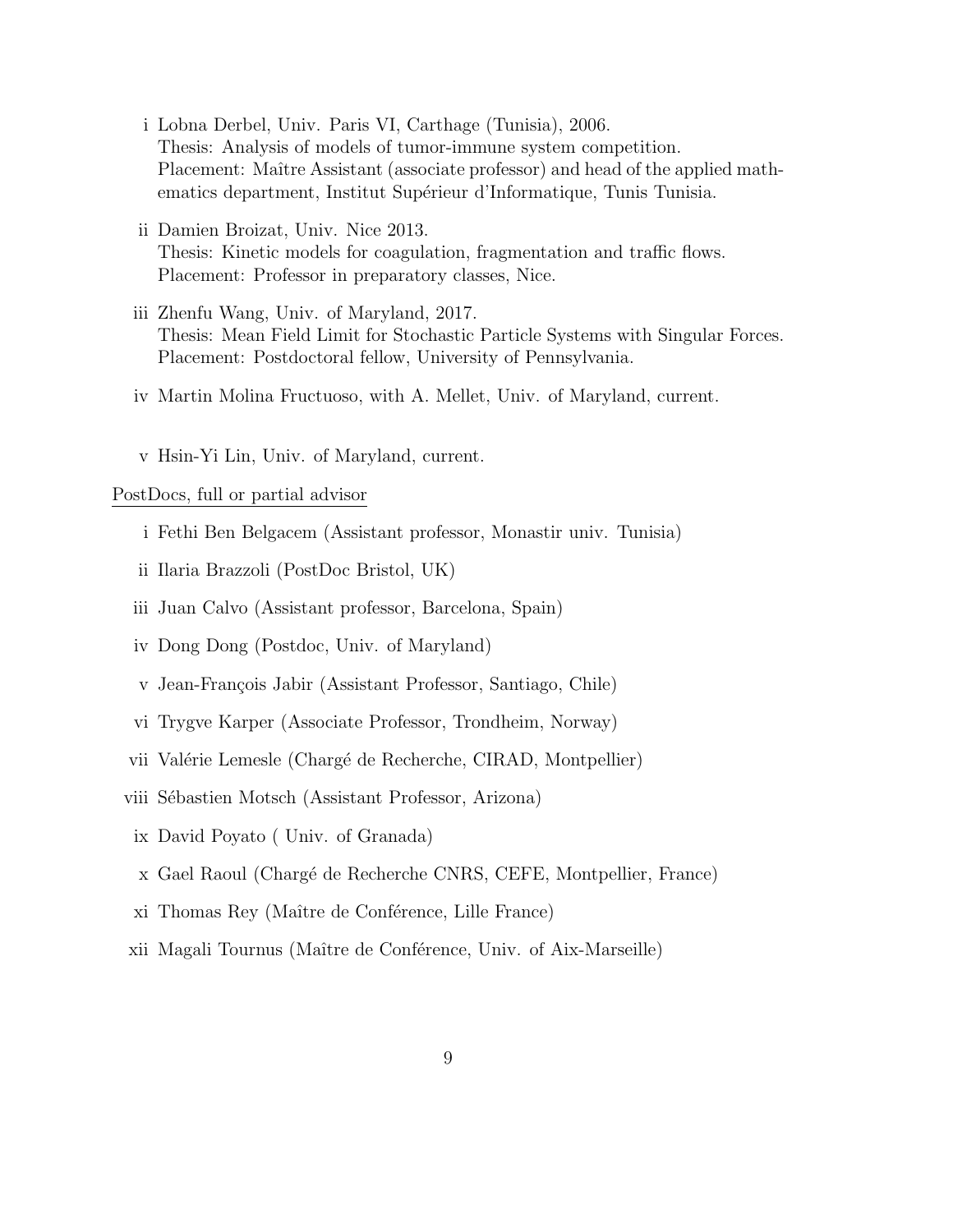#### 2. Dissertation committees, PhD and Habilitation

- Fay¸cal Abidi, PhD, Ecole Polytechnique of Tunis, Tunisia, Reviewer 2010.
- Aymeric Baradat, PhD, Paris France, Reviewer 2019.
- Julien Barr´e, Habilitation, Nice France, Reviewer 2010.
- Matthew Becker, preliminary oral exam, Maryland 2015.
- Mihai Bostan, Habilitation, Besançon, France, Reviewer 2006.
- Juan Calvo, PhD, Granada Spain, Reviewer 2010.
- Jos´e Alfredo Ca˜nizo, PhD, Granada Spain, Reviewer 2006.
- Geoffrey Douglas Clapp, PhD, Maryland 2016.
- Maria Colombo, PhD, Scuola Normale Superiore di Pisa, 2015.
- Matias Delgadino, preliminary oral exam 2013 and PhD, Maryland 2016.
- Stefan Doboszczak, preliminary oral exam, Maryland 2014.
- Najoua El Ghani, PhD, Tunis Tunisia, Reviewer 2010.
- Ahmad El Hajj, PhD, Cermics Paris, 2007.
- Mouhamad El Safadi, PhD, Orl´eans France, Reviewer 2007.
- Amanda Galante, PhD, Maryland, 2012.
- James Greene, preliminary oral exam and PhD, Maryland 2012 and 2015.
- Daniel Han-Kwan, PhD, Paris France, 2011, and Habilitation, Paris France, 2017.
- Siming He, preliminary oral exam and PhD, Maryland 2015 and 2018.
- Mathieu Hillairet, PhD, ENS Lyon France, Reviewer 2005.
- Ryan Hunter, PhD, Maryland 2017.
- Elif Kuz, preliminary oral exam, Maryland 2013.
- Corentin Lacombe, PhD, University Pierre et Marie Curie, Reviewer 2017.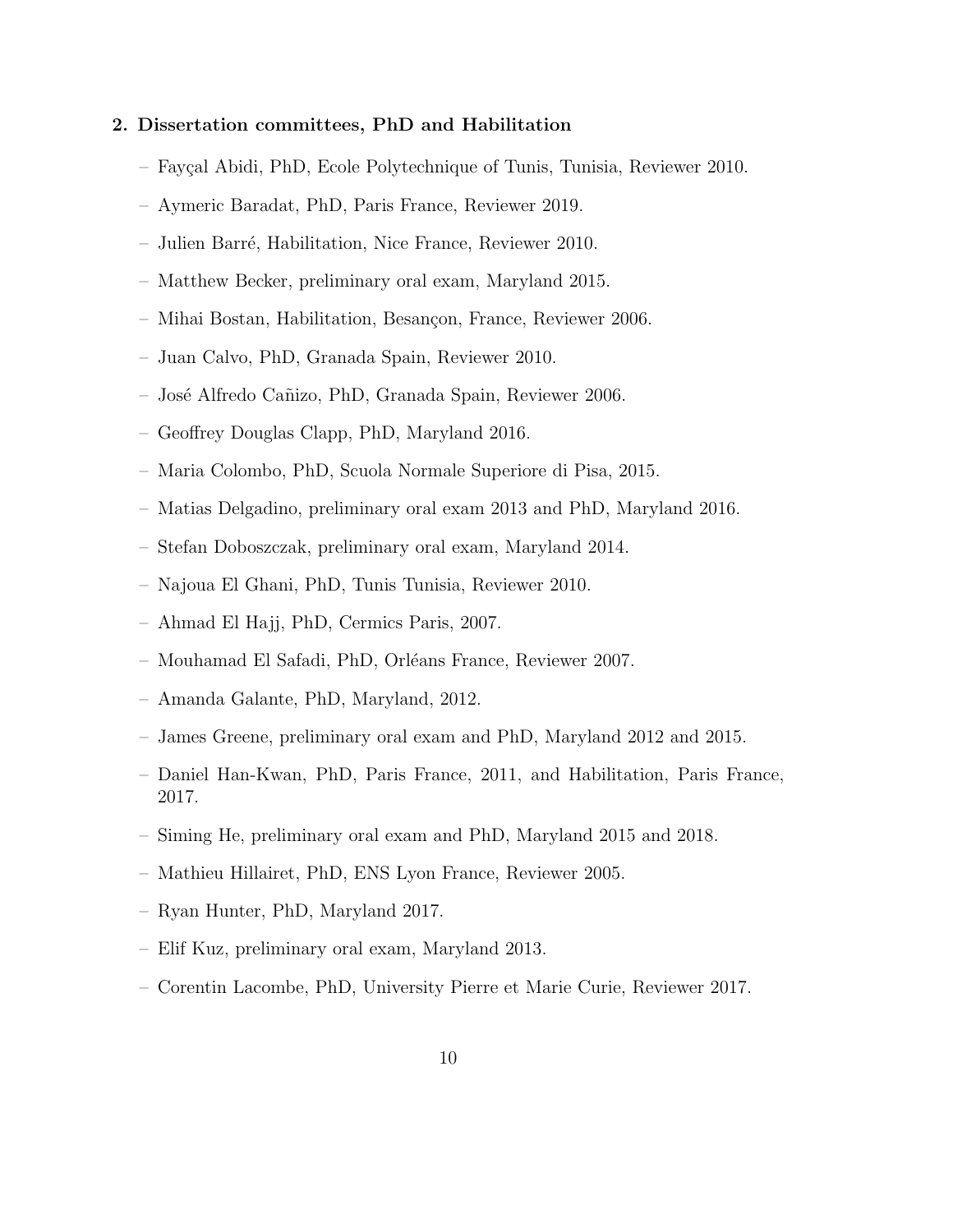- Wenbo Li, preliminary oral exam and PhD, Maryland 2016 and 2019.
- Ioannis Markou, PhD, Maryland 2014.
- Sara Marino, PhD, Cambridge UK, External Examiner 2015.
- Amina Mecherbet, PhD, Montpellier France, Reviewer 2019.
- Evelyne Miot, Habilitation, Grenoble France, Reviewer 2019.
- Sepideh Mirrahimi, Habilitation, Toulouse France, Reviewer 2019.
- Ayman Moussa, Habilitation, Paris France, Reviewer 2018.
- Claudia Negulescu, PhD, Toulouse France, Reviewer 2005.
- Enrique Ortola, PhD, Maryland, 2014.
- Charlotte Perrin, PhD, Univ. de Chamb´ery-Savoie, 2016.
- Sam Punshon-Smith, preliminary oral exam, Maryland, 2013.
- Vincent Renault, PhD, University Paris VI, 2016.
- Delphine Salort, Habilitation, Paris France, Reviewer 2012.
- Hassib Selmi, PhD, Ecole Polytechnique of Tunis, Tunisia, Reviewer 2011.
- Siddharth Sharma, candidacy exam, Maryland 2018.
- Scott Smith, preliminary oral exam 2015 and PhD, Maryland, 2016.
- Changhui Tan, PhD, Maryland, 2014.
- Ignacio Tomas, PhD, Maryland, 2015.
- Hana Ueda, preliminary oral exam, Maryland, 2013.
- Dan Weinberg, preliminary oral exam, Maryland, 2012.
- Jake Lee Weissman, review committee and PhD, Maryland, 2016 and 2019.
- Shelby Wilson, PhD, Maryland, 2012.
- Dong Xin, preliminary oral exam, Maryland 2017.
- Ming Zhong, PhD, Maryland, 2016.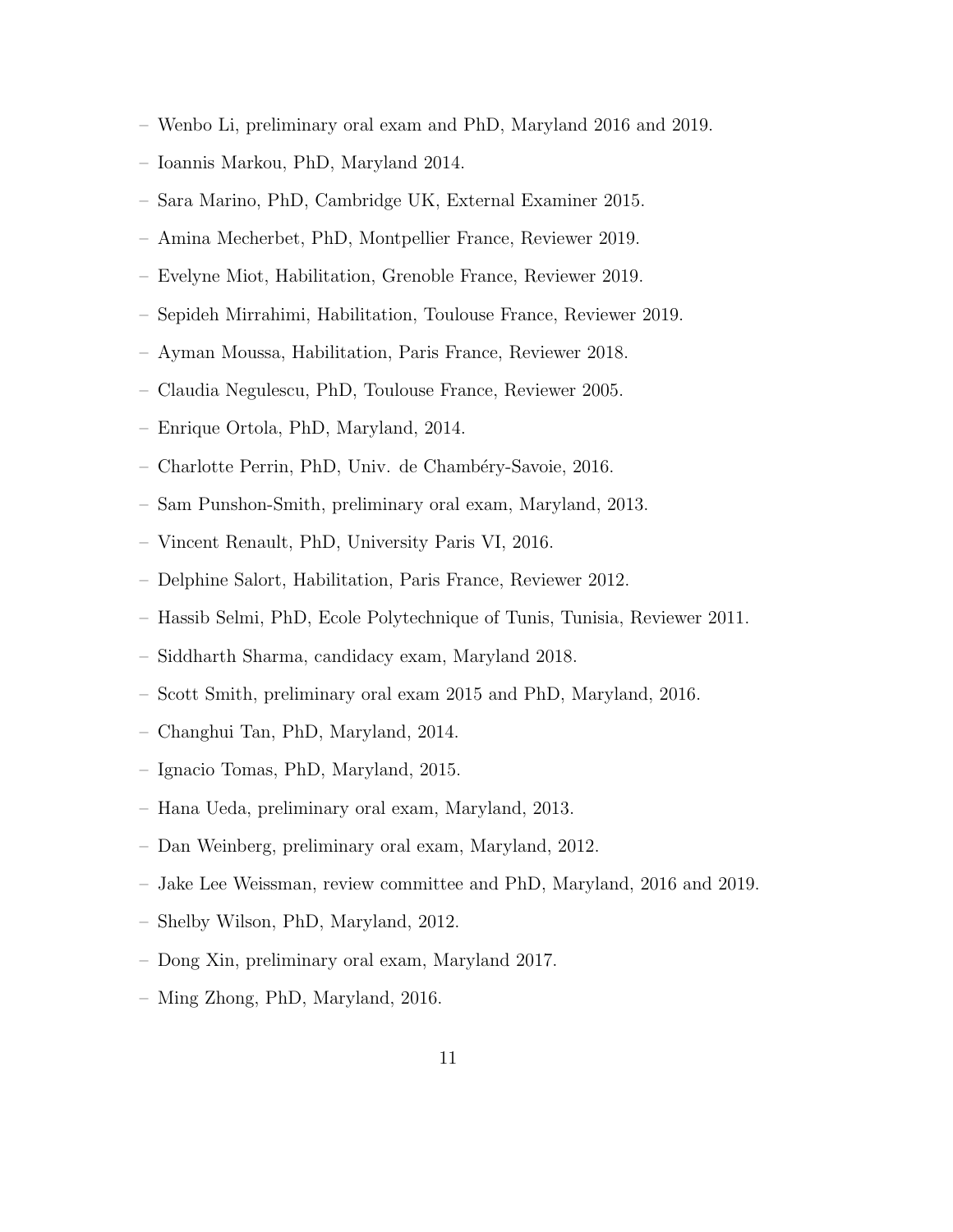– Asia Wyatt, PhD, Maryland, 2019.

### 3. Courses taught

### a. Graduate courses

- University of Maryland
	- Computer Organization and Programming for Scientific Computing AMSC/CMSC 662, 2017 and 2019.
	- Geometry and Analysis: Optimal Transport, 2016.
	- Partial Differential Equations I, 2012 and 2014.
	- Partial Differential Equations II, 2013.
	- Reading class on Harmonic Analysis, 2014.
	- Reading class on Geometric Measure Theory, 2015.
- University of Nice
	- Mathematical biology : An introduction, 2009-2010. Course developed.
	- Crash course on Analysis, 2009-2010. Course developed.
	- Finite Elements, 2009.
	- Introduction to plasmas, 2006 and 2007. Course developed.
	- Mathematics applied to Biology, 2006. Course developed.
- Other Institutions
	- Averaging Lemmas, 2009, at Granada, Spain. Course developed.
	- Tranport equations in biology, 2008, at L'Aquila, Italy. Course developed.
	- Introduction to Mathematics applied to biology, 2007, ENIT Tunis Tunisia. Course developed.
	- Mathematics applied to biology/models for chemotaxis, 2005–2007, at the Ecole Polytechnique of Tunis, Tunisia. Course developed.
	- Numerical methods for hyperbolic equations, 2001–2004, at the Ecole Polytechnique of Tunis, Tunisia.
- b. Undergraduate courses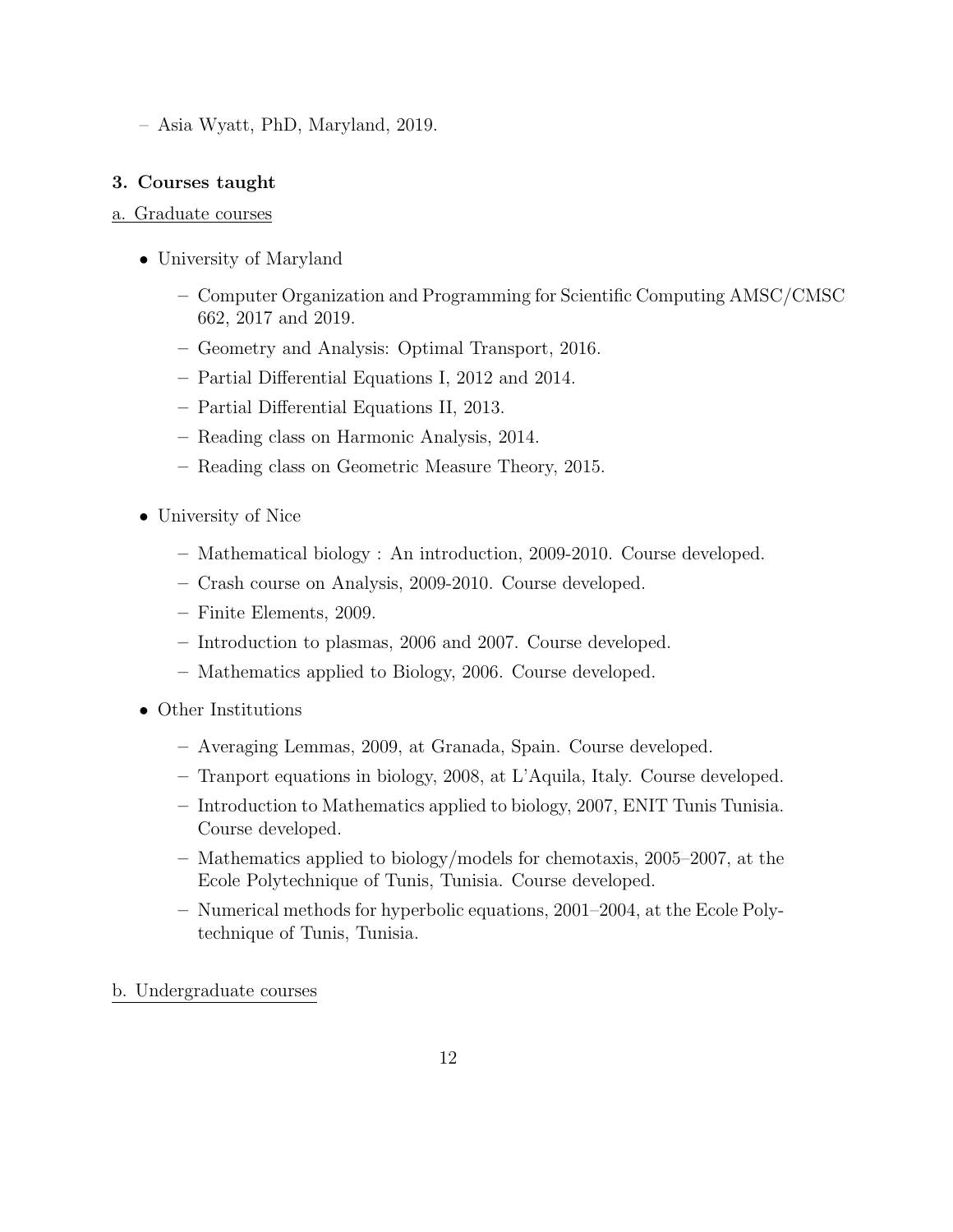- University of Maryland
	- Introduction to Numerical Analysis I, AMSC 466, 2013, 2015 and 2019.
	- Applications of Linear Algebra, Math 401, 2012.
	- Advanced Calculus, Math 410, 2011 and 2014.
- University of Nice
	- Numerical Analysis, 2006–2009.
	- Advanced Numerical Analysis, 2007.
	- $-$  Courses for students preparing the "Agrégation" of Mathematics, 2004– 2008.
	- Differential Geometry, 2004–2005.
- $\bullet$  École Normale Supérieure
	- Analysis 2, 2000–2002.
	- Analysis, 2002–2004.

# Selected Conferences organized

- Conference Formation of small scales in nonlinear PDEs. CSCAMM, University of Maryland, 2019.
- Conference Collective dynamics and self-organisation in biological sciences. International Centre for Mathematical Sciences (ICMS) in Edinburgh, 2018.
- Conference Multiscale problems in materials and biology. Fields Institute, Toronto, Canada 2018.
- Workshop Transport phenomena in mathematical biology. Warsaw, Poland 2018.
- Conference Frontiers in Mathematical Oncology: Young Investigators Conference. Maryland 2017.
- Conference Mixing and Mixtures in Geo- and Biophysical Flows: A Focus on Mathematical Theory and Numerical Methods, Maryland, 2016.
- SIAM Minisymposium on New Developments with Entropic Solutions to Nonlinear Conservation Laws, Baltimore, USA, 2014.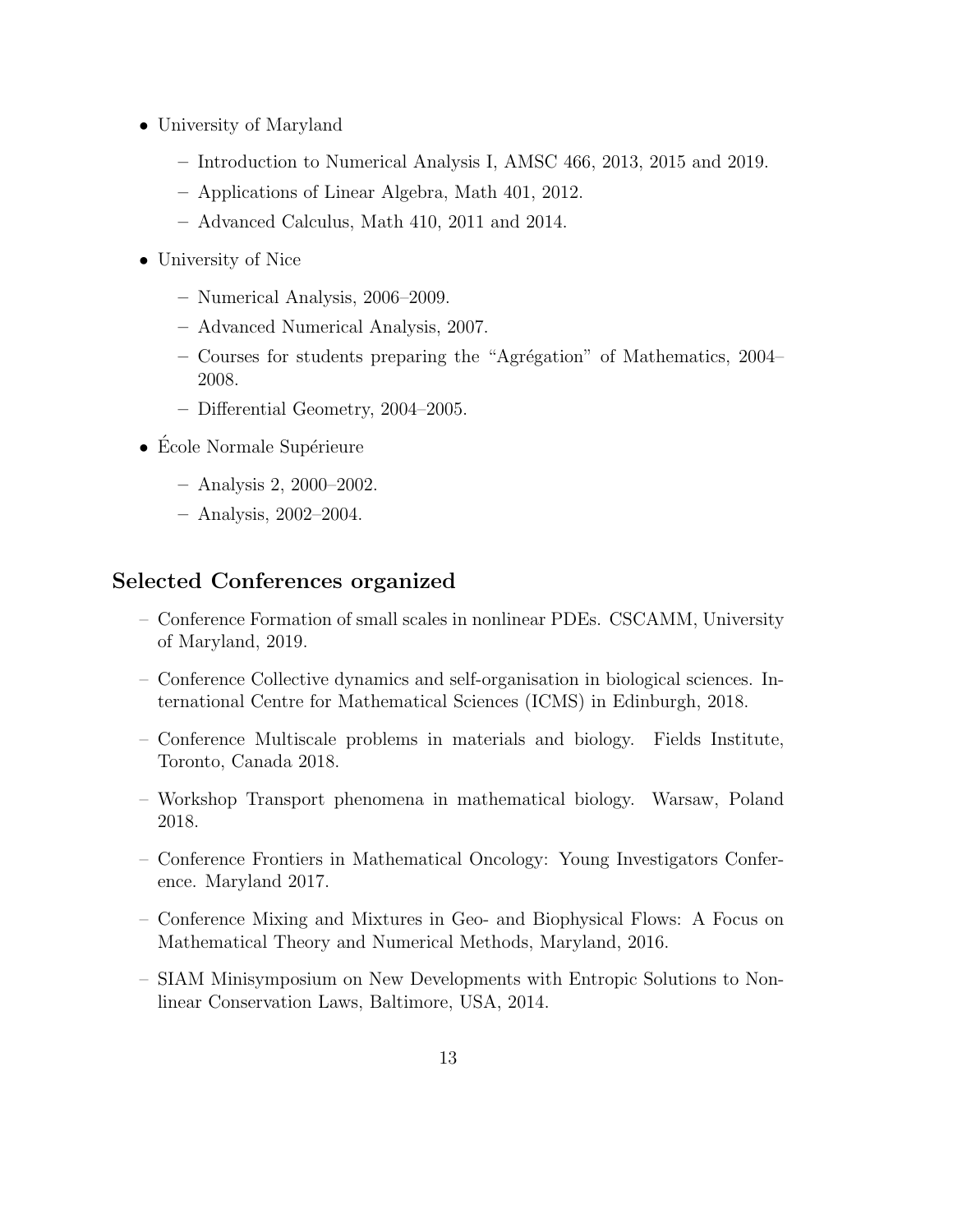- Workshop "Quantum Systems: A Mathematical Journey from few to many Particles", Maryland 2013.
- Conference "Kinetic Description of Social Dynamics: From Consensus to Flocking", Maryland 2012.
- Conference "Frontiers in mathematical biology; Young investigators conference", Maryland 2012.
- Conference "Mod`eles math´ematiques de la dynamique des populations", Tunisia, 2011.
- Session "Etats de la recherche de la SMF" on Mathematics applied to biology, IHP Paris, 2010.
- Conference "Modeling in Biology and Medicine-Application in Pharmacology", Nice 2008.
- F. Poupaud conferences 2006–2010.

### Selected Invited Lectures

- Plenary speaker, SIAM Conference on Partial Differential Equations (PD19), Palm Spring, 2019.
- Conference Mathematical Frontiers in the Analysis of Many-particle Systems, Cambridge, UK, 2019.
- Patterns in Life and Social Sciences Biomat 2019, Granada, Spain.
- Summer School JEDP 2019, Obernai, France, 2019.
- Workshop "Mathematics of Living Matter", Penn State, 2018.
- Conference Nonlinear Partial Differential Equations, KAUST, 2018.
- International PhD School on Modeling Nature, Granada, Spain, 2018.
- International Congress of Mathematicians 2018, Rio de Janeiro, in the sections: Partial Differential Equations and Mathematics in Science and Technology.
- Plenary speaker, Stochastic Analysis satellite conference of the ICM 2018, Sao Paulo.
- The Mathematics of Games in the Applied Sciences, 2018 Rio de Janeiro.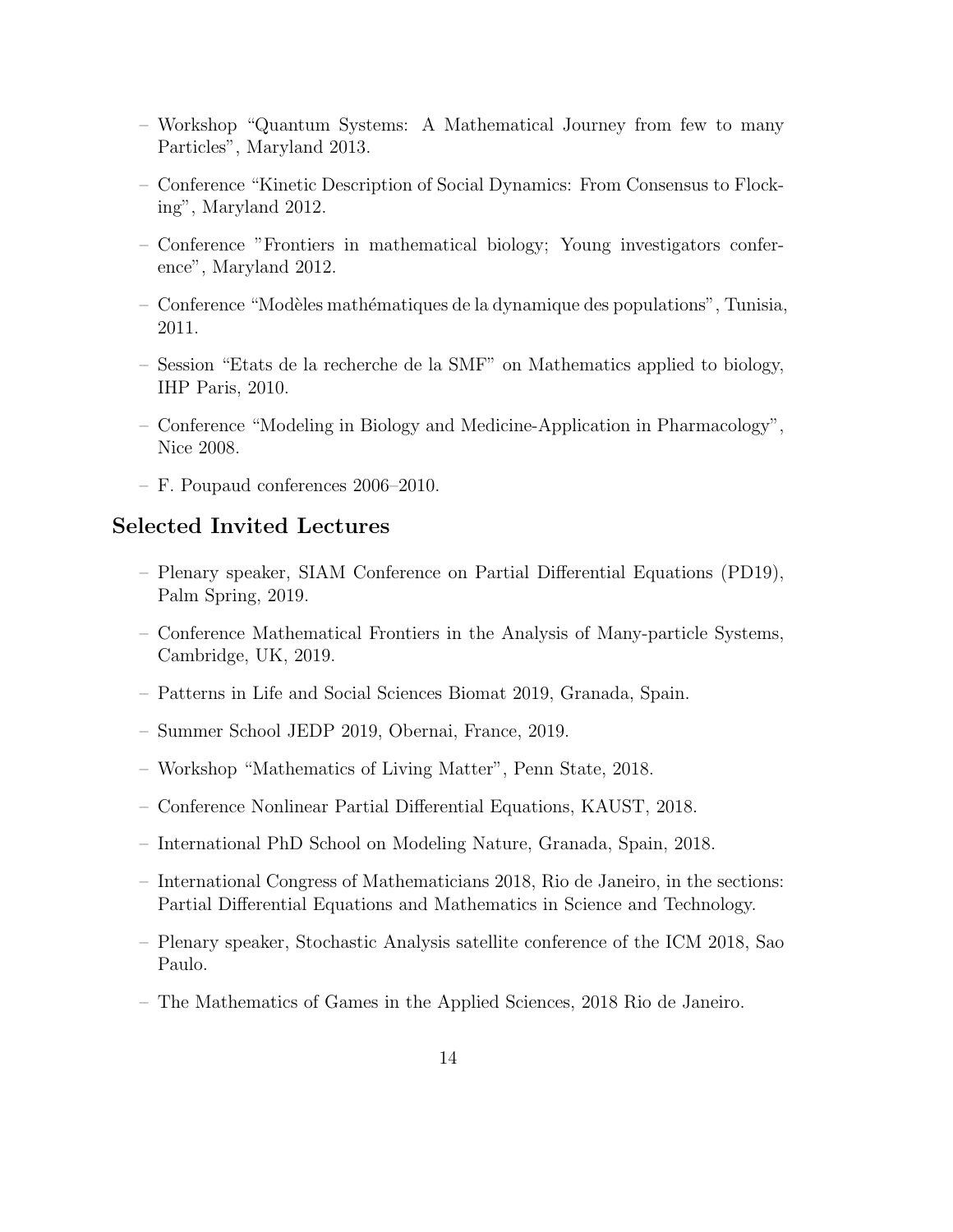- A "Conference in Mathematical Biology", Paris, 2018.
- Biology and Big Data, Penn State, 2018.
- Classical and Quantum Mechanical Models of Many-Particle Systems, Oberwolfach Germany 2017.
- Collisionless Boltzmann (Vlasov) Equation and Modeling of Self-Gravitating Systems and Plasmas, CIRM France, 2017.
- Analysis and Control of Fluid-Structure Interaction Systems, Bordeaux France, 2017.
- GSSI Summer School on Stochastic PDEs, Mean Field Games and Biology, L'Aquila, Italy, 2017.
- Mathematical Aspects of Fluid Flows, K´acov, Czech Republic, 2017.
- Workshop on Current Topics in Kinetic Theory, Warsaw, Poland, 2017.
- Mean-field dynamics of many particle systems, Wolfgang Pauli Institute, Vienna, Austria, 2016.
- Mean-field modeling and multiscale methods for complex physical and biological systems, UC Santa Barbara, 2016.
- New Trends in Quantum and Classical Kinetic Equations and Related PDEs. UW Madison, 2016.
- GSSI Summer School on Fluid Dynamics and Related Topics, L'Aquila, Italy, 2016.
- CIMPA Summer School "Mathematical Modeling in Biology and Medecine", Santiago de Cuba 2016.
- Workshop Analysis of PDE's of Fluid Mechanics, Rice Univ. 2016.
- Workshop Advances in kinetic and fluid dynamics transport: Analysis and approximations, UT Austin 2016.
- Workshop Compressible Fluids, Marseille France 2016.
- Workshop on "Vlasov-Poisson equations for plasmas and cosmology", Vienna 2015.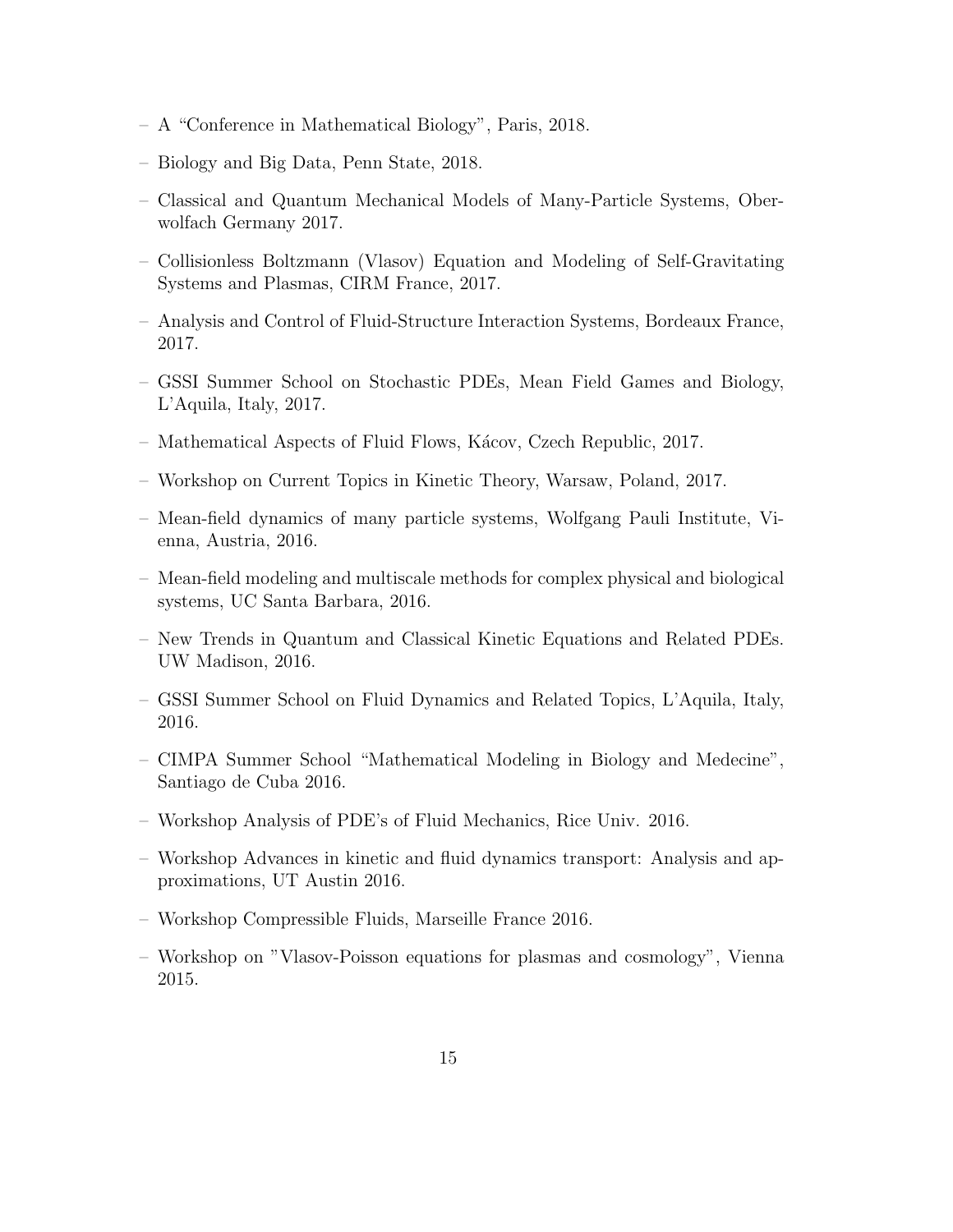- Young Researchers Workshop: Kinetic theory with applications in physical sciences, Maryland 2015.
- Analysis and Computation in Kinetic Theory, Stanford 2015.
- Workshop Mathematical Methods and Modeling in Kinetic Theory, Rennes 2015.
- Joint Mathematical Meetings, San Antonio, USA, 2015.
- Modeling and Control in Social Dynamics. Rutgers University, Camden 2014.
- HYP14: International Conference on Hyperbolic Problems. Rio de Janeiro, Brazil, 2014.
- Collective Behavior: Macroscopic versus Kinetic Descriptions. Imperial College, London, UK, 2014.
- Microscopic descriptions and mean-field equations in physics and social sciences. University of Bath, UK, 2014.
- Modern Perspectives in Applied Mathematics: Theory and Numerics of PDES; in Honor of Eitan Tadmor. University of Maryland, USA, 2014.
- PDE in Social Sciences, Paris, France, 2014.
- Joint Mathematical Meetings, Baltimore, USA, 2014.
- SIAM Conference on Analysis of PDE, Lake Buena Vista, Florida, USA, 2013.
- Vlasov-Poisson: the numerical approach and its limits, IHP, Paris, 2013.
- The Second Pacific Rim Mathematical Association (PRIMA) Congress, Shanghai Jiao Tong University, China, 2013.
- Partial differential equations in the social and life science: emergent challenges in modeling, analysis, and computations, BANFF, Canada, 2013.
- Biological invasions and evolutionary biology, stochastic and deterministic models, Lyon, France, 2013.
- Transport Models for Collective Dynamics in Biological Systems, Raleigh, USA, 2013.
- 2012 Young Researchers Workshop: Kinetic Description of Multiscale Phenomena, Madison, USA 2012.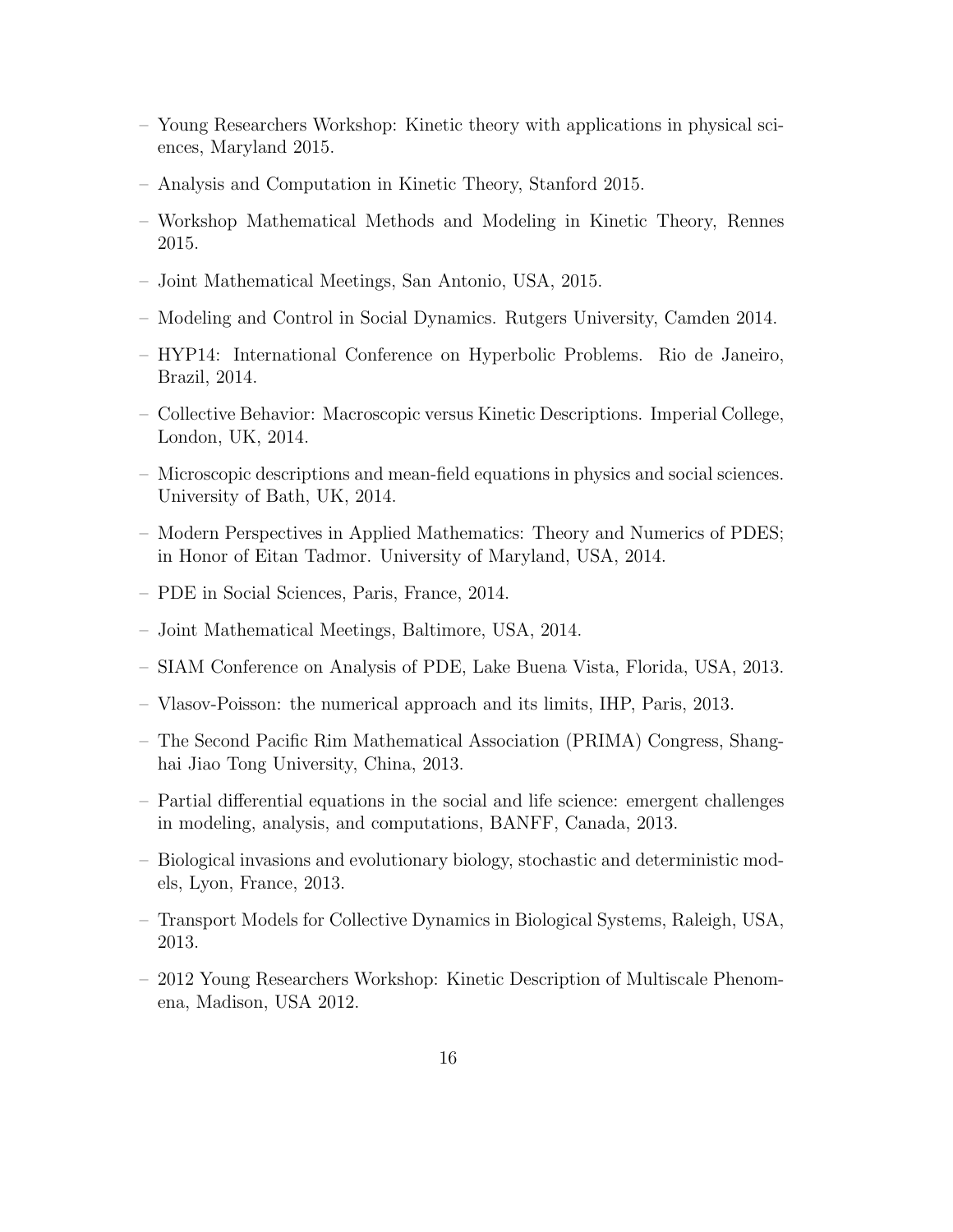- Kinetic Theory and Related Fields: Theory and Numerics, Japan, 2012.
- Kinetic Description of Social Dynamics: From Consensus to Flocking, College Park, USA, 2012.
- The 9th AIMS Conference on Dynamical Systems, Differential Equations and Applications, Orlando, USA, 2012.
- SIAM Conference on Analysis of Partial Differential Equations, San Diego, USA, 2011.
- Vlasov Models in Kinetic Theory, Providence, USA 2011.
- Continuum and kinetic methods in the theory of shocks, fronts, dislocations and interfaces, in honor C. Dafermos, Crete, Greece, 2011.
- Applied Mathematics from Waves to Fluids, in honor C. Bardos, Nice, France, 2011.
- Perspectives in Mathematics and Life Sciences, BIOMAT 2011, Granada, Spain, 2011.
- PDEs in kinetic theories: kinetic description of biological models, Edinburgh, Scotland, 2010.
- Ficus Workshop, Bengalore, India, 2010.
- PDE-Normandy Workshop, Caen, France, 2010.
- DSPDE 2010, Barcelona, Spain, 2010.
- 2010 Annual Kinetic FRG Meeting, Brown University, USA, 2010.
- International Conference on Operations Research, La Habana, Cuba, 2010.
- Workshop Hyperbolic Conservation Laws and Fluid Dynamics, Parma, Italy, 2010.
- Conference on PDE and Probabilities, IHP Paris, France, 2009.
- Conference on Mathematical Biology: Modeling and Differential Equations, CRM Barcelona, Spain, 2009.
- Current Challenges of Mathematics in Biology and Cancer Medicine, CIRM, France, 2009.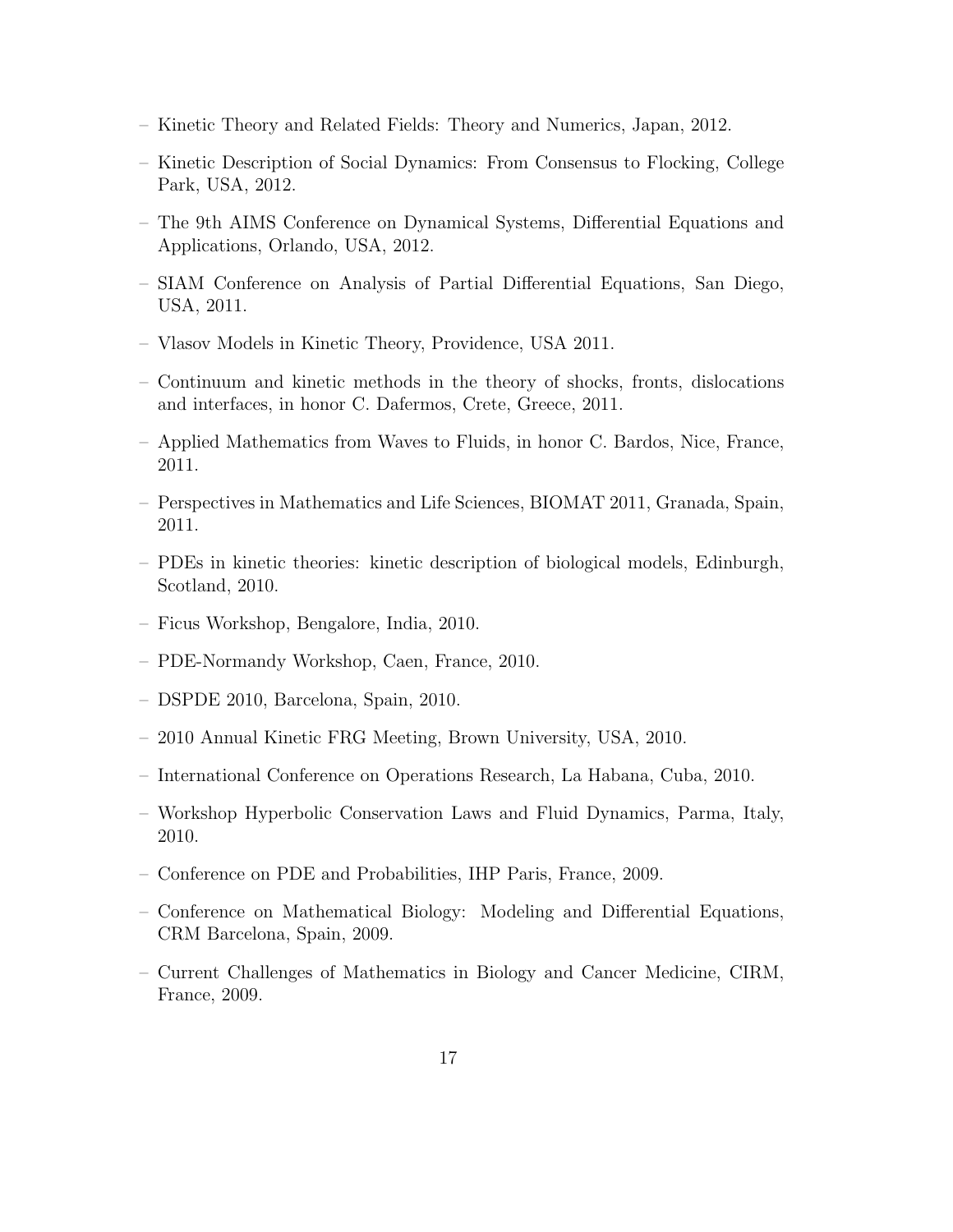- Dynamical Systems for the Biology of System, Les Houches France, 2009.
- Mathematical Models in Life and Social Sciences, L'Aquila, Italy, 2008.
- Sixth meeting on Hyperbolic Conservation Laws, L'Aquila, Italy, 2008.
- PDE2008 Topics in PDE's and applications, Grenada, Spain, 2008.
- Methods and Models of Kinetic Theory, Porto Ercole, Italy, 2008.
- Many particles systems, Les Houches, France, 2008.
- Numerical methods and kinetic equations, Toulouse, France, 2007.
- Summer School "Multiscale Methods", Cargese, France, 2006.
- AIMS meeting, Poitiers, France, 2006.
- Conference Around HYperbolic and Kinetic Equations 3, Roma Italy, 2005.
- Particle Systems with Several Conservation Laws, Oberwolfach, Germany, 2005.
- Conference TamTam 2005, Tunis Tunisia, 2005.
- 6th Internarional Workshop on Mathematical Aspects of Fluid and Plasma Dynamics, Kyoto, Japan, 2004.
- 10th International Conference on Hyperbolic Problems, Theory, Numerics, Applications, Osaka, Japan, 2004.
- HYKE conference on Complex Flows, Barcelona, Spain 2004.
- Conference Around HYperbolic and Kinetic Equations, Vienna, Austria, 2003.
- Transport, Coagulation and Fragmentation processes, Madrid, Spain, 2003.
- Ninth conference on hyperbolic problems, theory and applications, Pasadena USA, 2002.
- Young researchers workshop, Hydrodynamic limits, IHP Paris, France, 2001.
- Asymptotic Methods and Applications in Kinetic and Quantum-Kinetic Theory, Grenada Spain, 2001.
- Workshop on flow problems, Darmstadt, Germany, 2001.
- Particles interacting through a Fluid, Ecole Polytechnique, Tunis, Tunisia, 2001.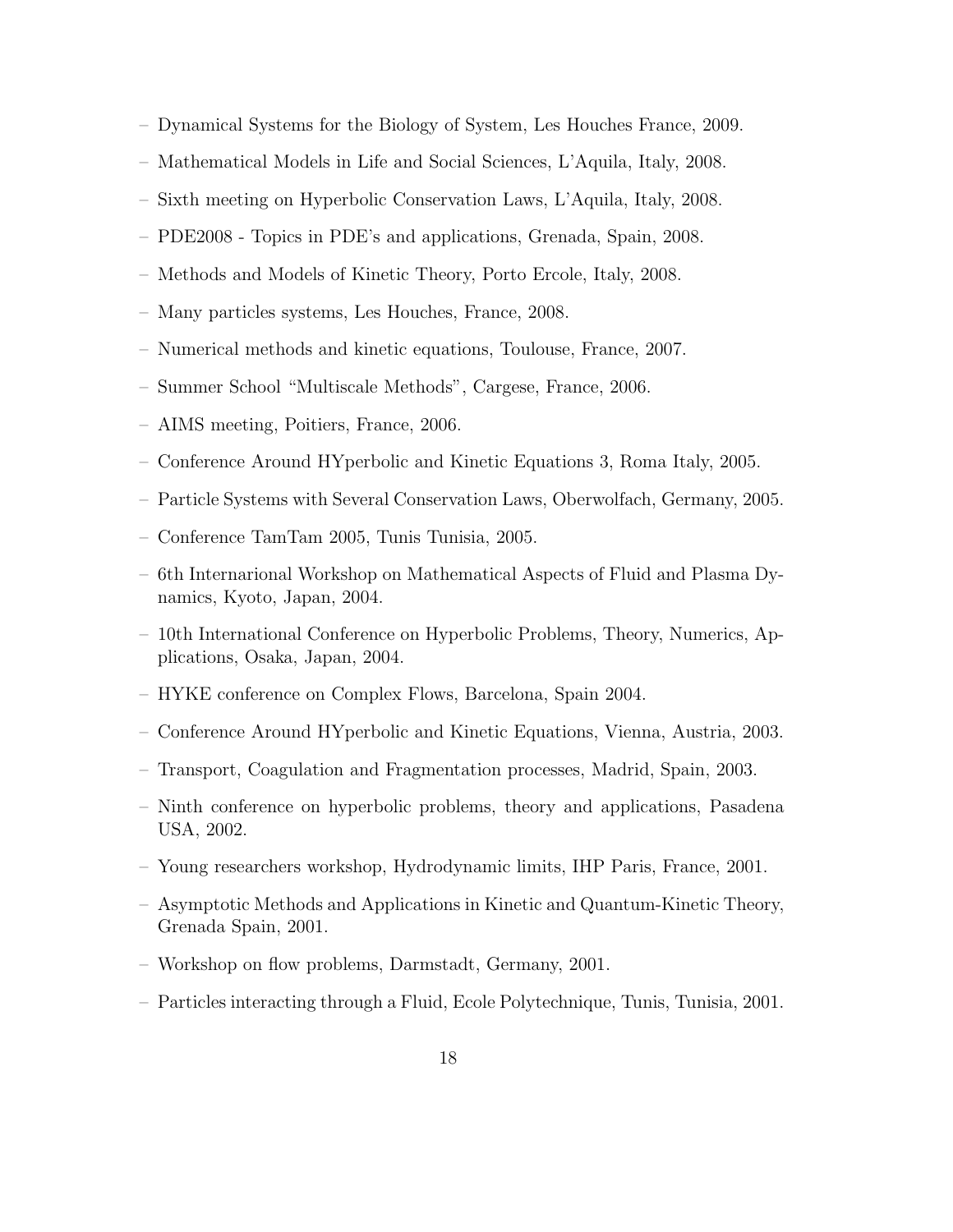- Nonlinear Analysis 2000, Courant Institute, USA, 2000.
- Coulombian interactions, Kinetic equations and Asymptotic analysis, CIRM, France, 2000.
- Nonlinear equations in many-particle systems, Oberwolfach, Germany, 1999.
- Kinetic equations and asymptotic theories, Vienna, Austria, 1998.

### Seminars and Colloquia, 2012-present

- Courant Institute, November 2019.
- Georgia Tech, November 2019.
- Duke University, April 2019.
- UCLA, April 2019.
- Virginia Commonwealth University, February 2019.
- Drexel University, January 2019.
- Universite Paris Diderot, December 2018.
- University of Pennsylvania, October 2018.
- University of Chicago, April 2018.
- John Hopkins University, April 2018.
- North Carolina State University, April 2018.
- Joint seminar of the Universities of Basel and Zurich, November 2017.
- University of Pittsburgh, April 2017.
- Coll`ege de France, Paris, January 2017.
- University of Chambéry-Savoie, July 2016.
- University of Maryland at Baltimore County, April 2016.
- Brown University, March 2016.
- Penn State University, February 2016.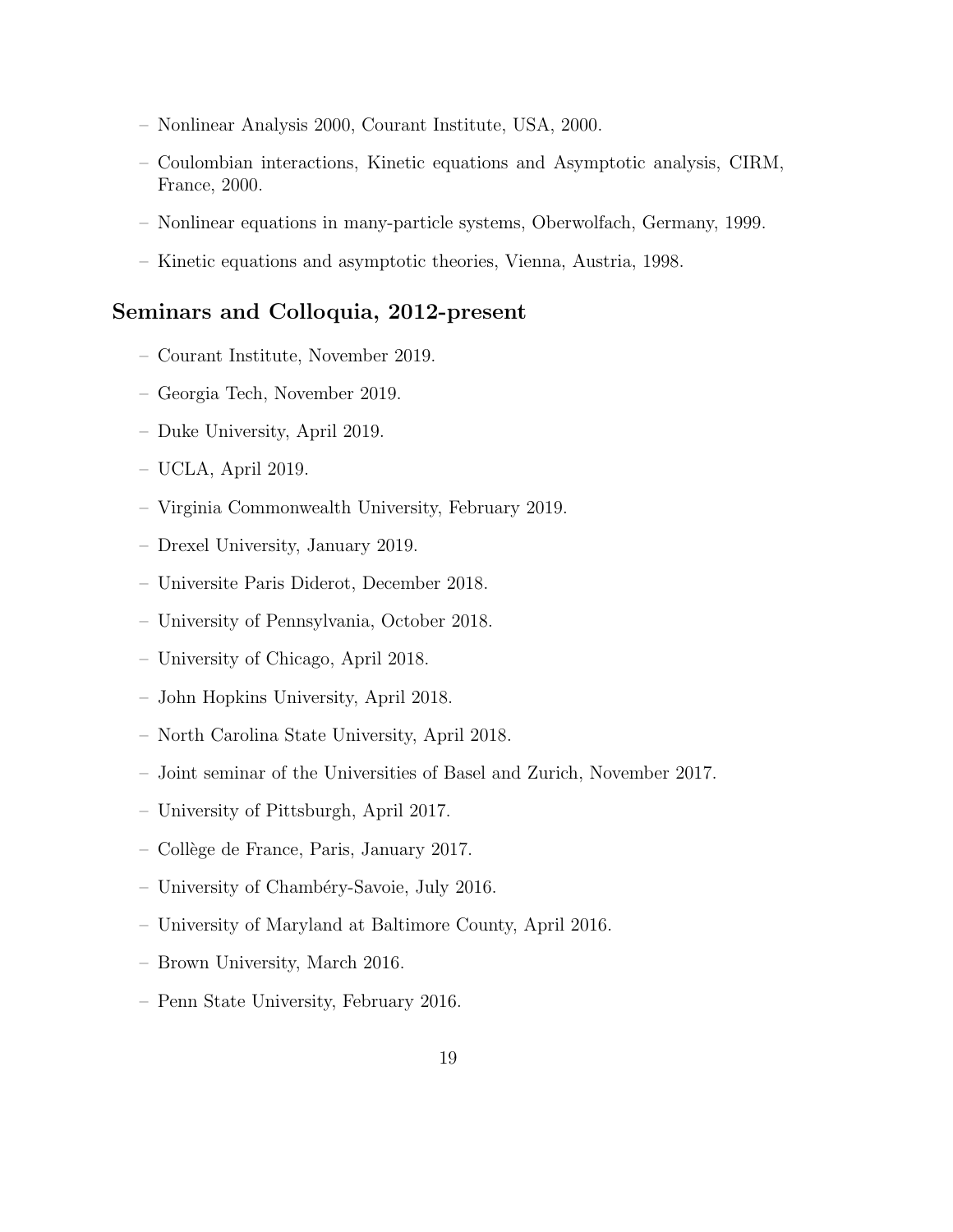- Inria Sophia-Antipolis, January 2016.
- UT Austin, October 2015.
- Georgia Tech, April 2015.
- Cornell University, March 2015.
- Ohio State University, March 2015.
- Courant Institute, March 2015.
- Princeton University, March 2015.
- Carnegie Mellon University, March 2014
- Duke University, September 2013.
- UMass Amherst, April 2013.
- University of Texas at Austin, February 2013.
- G. Washington University, November 2012.
- Georgetown University, September 2012.
- Courant Institute, New-York University, Mars 2012.
- University of Pennsylvania, Philadelphia, February 2012.
- Penn State University, February 2012.
- University of Crete, Greece, January 2012.
- University of Nice, France, January, 2012.

# Publications

- 1. W. Czaja, D. Dong, P.-E. Jabin, Transport Model for Feature Extraction. Preprint.
- 2. P.-E. Jabin, A. Mellet, M. Molina, Optimal transportation in a discrete setting. Preprint.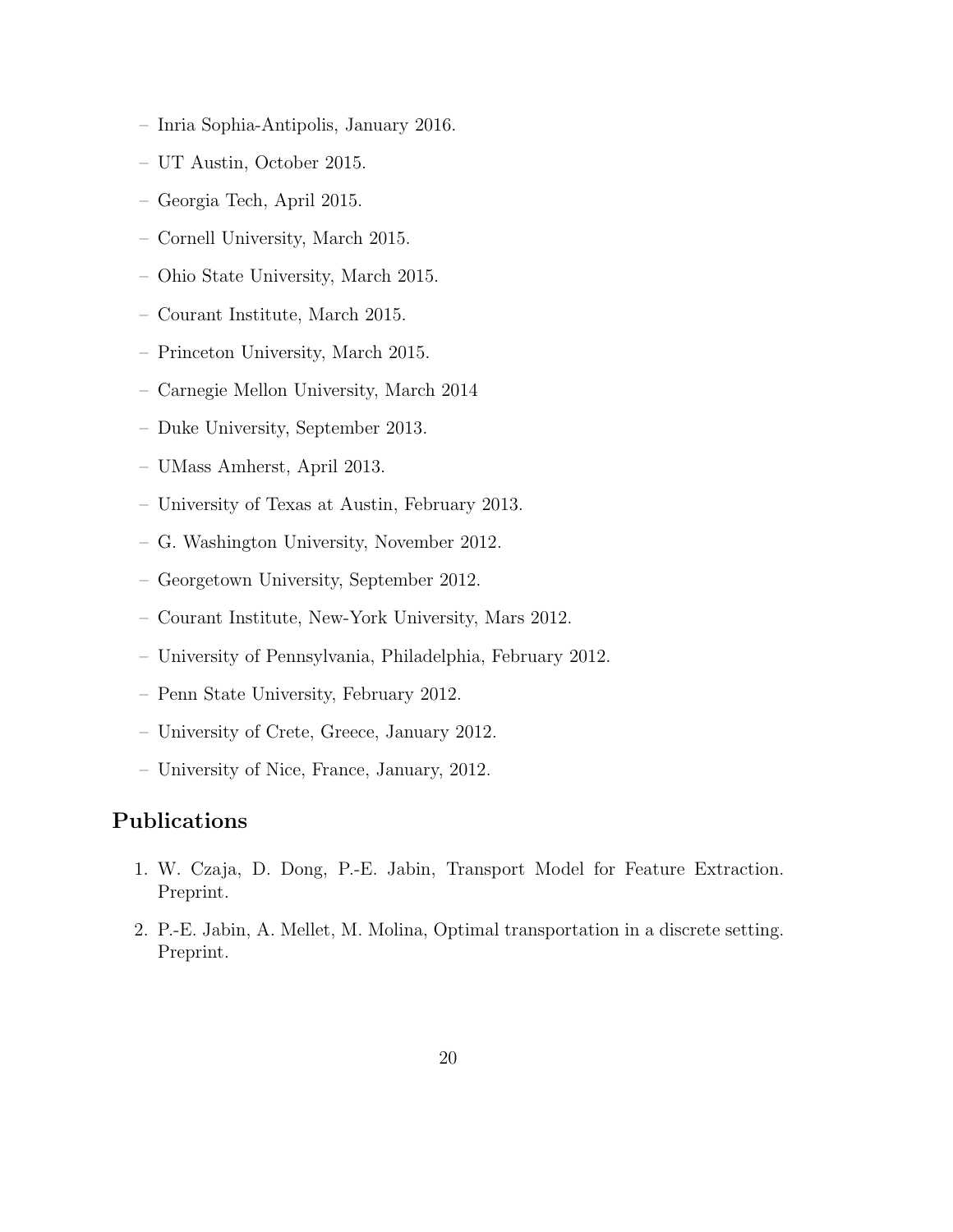- 3. D. Bresch, P.-E. Jabin, Z. Wang. On Mean Field Limit and Quantitative Estimates with a Large Class of Singular Kernels: Application to the Patlak-Keller-Segel Model. To appear *Comptes rendus - Mathématique*, DOI: 10.1016/j.crma.2019.09.007.
- 4. L. Berlyand, P.-E. Jabin, M. Potomkin, E. Ratajczyk. A kinetic approach to active rods dynamics in confined domains. Preprint.
- 5. D. Bresch, P.-E. Jabin, Viscous compressible flows under pressure. Fluids under Pressure, Birkhäuser Publishing Ltd.
- 6. J. Zhu, S. Teolis, N. Biassou, A. Tabb, P-E Jabin, O. Lavi. Tracking the adaptation and compensation processes of patients brain arterial network to an evolving glioblastoma. Preprint.
- 7. J. Calvo, P.-E. Jabin, J. Soler, Global weak solutions to the relativistic BGK equation. To appear *Comm. Partial Differential Equations.*
- 8. W. Cai, P.-E. Jabin, H. Liu, Time-asymptotic Convergence Rates towards discrete steady states of a nonlocal selection-mutation model. To appear M3AS.
- 9. L. Berlyand, R. Creese, P.-E. Jabin, M. Potomkin, Continuum approximations to systems of correlated interacting particles. J. Stat. Phys. 174 (2019), no. 4, 808–829.
- 10. L. Berlyand, P.-E. Jabin, On the convergence of formally diverging neural netbased classifiers. Comptes rendus - Mathématique,  $356$  (4), 2018 395–405, DOI: 10.1016/j.crma.2018.03.003.
- 11. D. Bresch, P.-E. Jabin, Quantitative estimates for advective equations with degenerate anelastic constraint. To appear proceedings of the ICM 2018.
- 12. P.E. Jabin, Z. Wang, Quantitative estimates of propagation of chaos for stochastic systems with  $W^{-1,\infty}$  kernels. Inventiones Matematicae 214 (2018), no. 1, 523–591.
- 13. D. Bresch, P.E. Jabin, Global Existence for Navier-Stokes Equations for thermodynamically unstable pressure and anisotropic viscous stress. Annals Math. 188 (2018), no. 2, 577–684.
- 14. D. Bresch, P.-E. Jabin, Quantitative regularity estimates for compressible transport equations. New trends and results in mathematical description of fluid flows, 77–113, Necas Center Ser., Birkhäuser/Springer, Cham, 2018.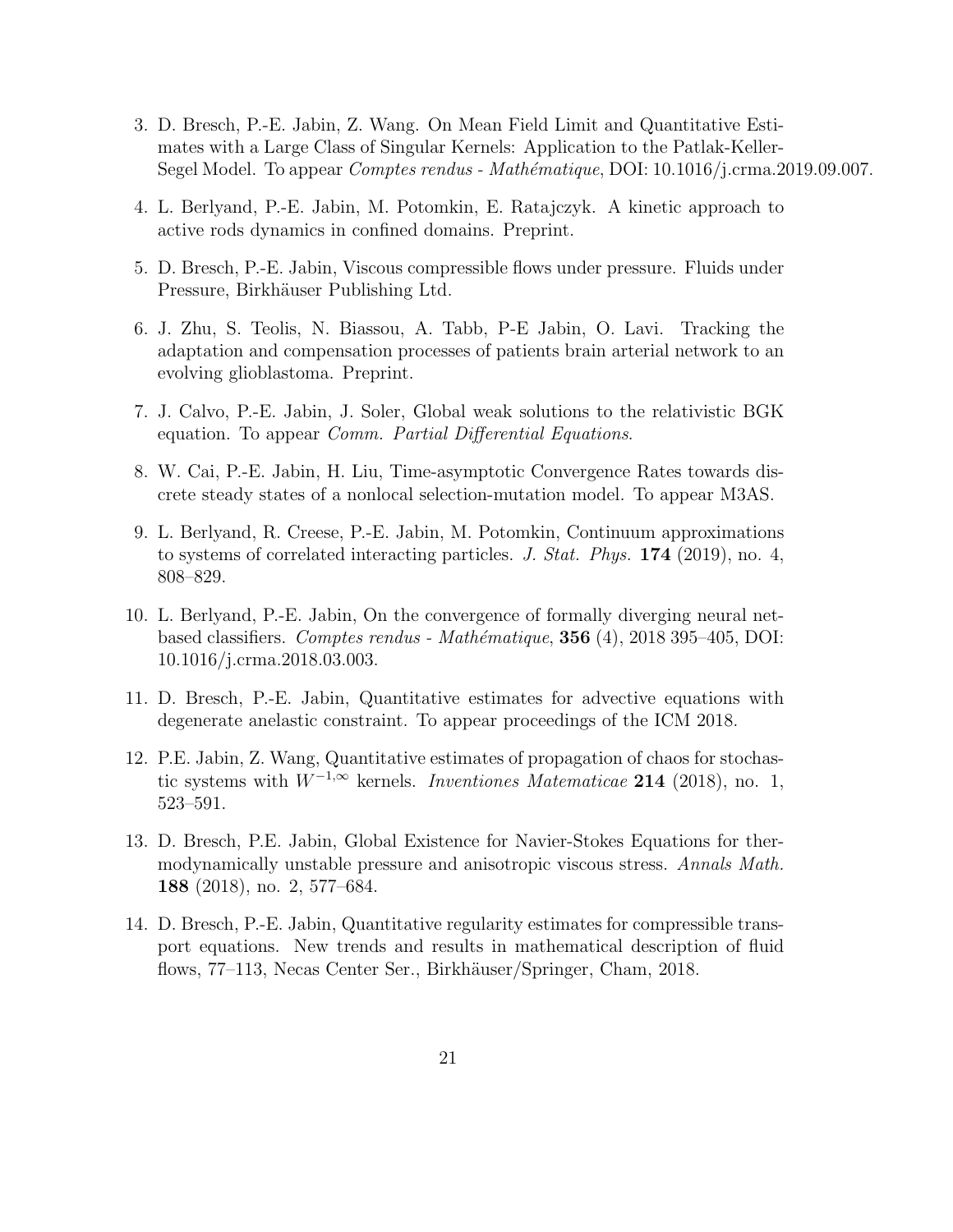- 15. P. Castelli, P.E. Jabin, S. Junca, Fractional spaces and conservation laws. Proceedings of the Hyp2016 conference.
- 16. P.E. Jabin, H. Liu, On a nonlocal selection-mutation model with a gradient flow structure. Nonlinearity 30 (2017), no. 11, 4220–4238.
- 17. F. Ben Belgacem, P.E. Jabin, Convergence of numerical approximations to nonlinear continuity equations with rough force fields. Arch. Ration. Mech. Anal. DOI 10.1007/s00205-019-01396-3.
- 18. P.-E. Jabin, Z. Wang, Mean Field Limit for Stochastic Particle Systems. To appear in Active Particles, Volume 1: Theory, Models, Applications, Birkhauser-Springer (Boston), series Modelling and Simulation in Science Engineering and Technology.
- 19. P.-E. Jabin, R. Schram, Selection-Mutation dynamics with spatial dependence. To appear J. de Math. Pures et Appl.
- 20. D. Bresch, P.-E. Jabin, Global weak solutions of PDEs for compressible media: A compactness criterion to cover new physical situations. Springer INdAMseries, special issue dedicated to G. Métivier Eds F. Colombini, D. Del Santo, D. Lannes, 33–54, (2017).
- 21. P.E. Jabin, T. Rey, Hydrodynamic Limit of Granular Gases to Pressureless Euler in Dimension 1. Quart. Appl. Math. 75 (2017), no. 1, 155–179.
- 22. P.-E. Jabin, Z. Wang, Mean Field limit and Propagation of Chaos for Vlasov Systems with Bounded Forces. J. Funct. Anal. 271 (2016), no. 12, 3588–3627.
- 23. P.E. Jabin, Critical non Sobolev regularity for continuity equations with rough force fields. J. Differential Equations 260 (2016), no. 5, 4739–4757.
- 24. P.E. Jabin, A. Miroshnikov, R. Young, Cellulose Biodegradation Models; An Example of Cooperative Behaviour in Structured Populations. ESAIM Math. Model. Numer. Anal. **51** (2017), no. 6, 2289–2318.
- 25. W. Cai, P.E. Jabin, H. Liu, Time-asymptotic Convergence Rates towards the Discrete Evolutionary Stable Distribution. *Math. Models Methods Appl. Sci.* 25 (2015), no. 8, 1589–1616.
- 26. P.E. Jabin, A review of the mean field limits for Vlasov equations. Kinet. Relat. Models 7 (2014), 661-711.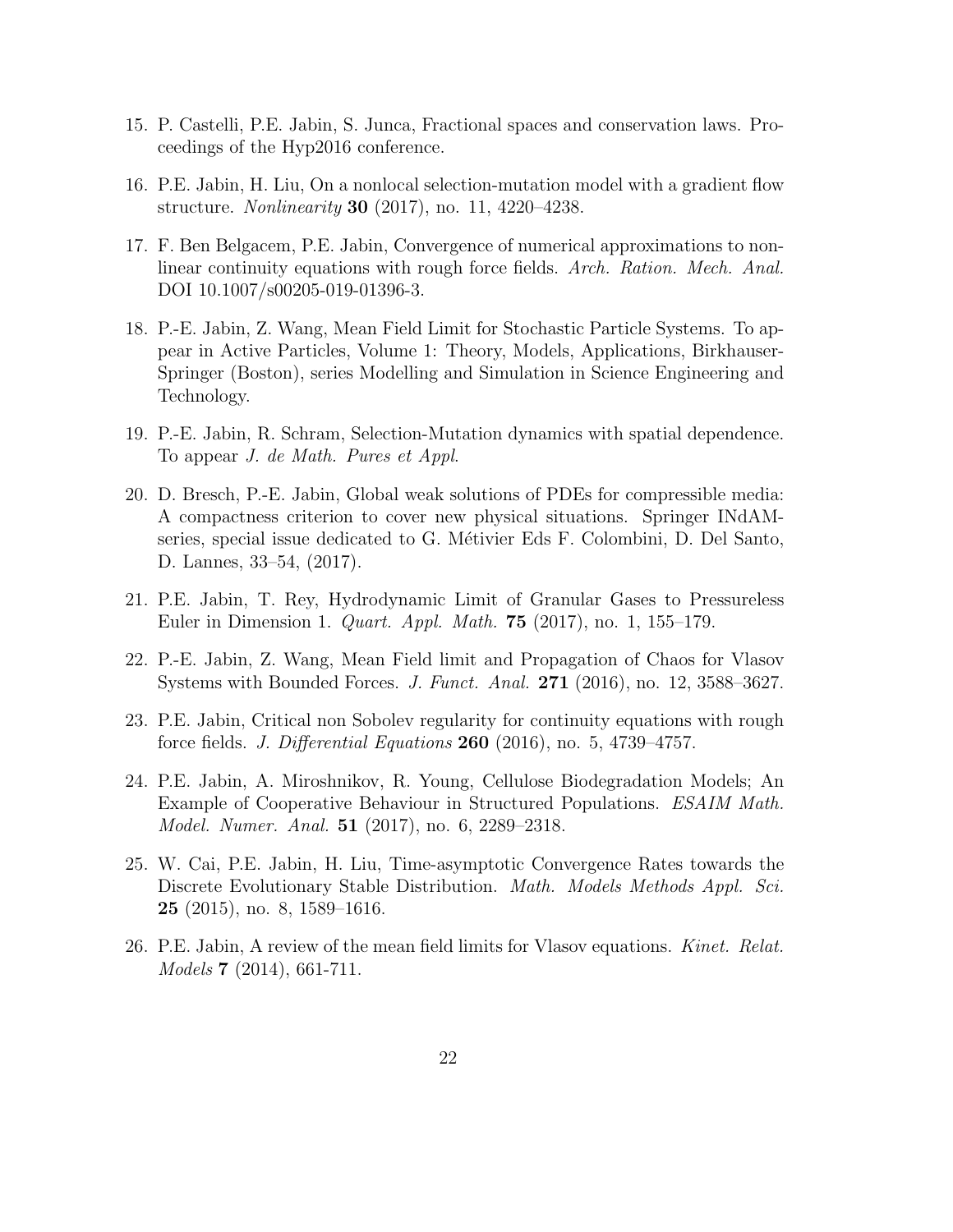- 27. P.E. Jabin, S. Junca, A continuous model for ratings. *Siam J. Appl. Math* 75 (2015), no. 2, 420–442.
- 28. L. Berlyand, P.E. Jabin, M. Potomkin, Complexity Reduction in many Particle Systems with Random Initial Data, SIAM Journal on Uncertainty Quantification 2016 4:1, 446–474.
- 29. P.E. Jabin, S. Motsch, Clustering and asymptotic behavior in opinion formation. *J. Differential Equations* 257 (2014), no. 11, 4165-4187.
- 30. N. Champagnat, P.E. Jabin, Strong solutions to stochastic differential equations with rough coefficients. Annals of Proba,  $46$  (2018), no. 3, 1498–1541.
- 31. Y. Bourgaut, D. Broizat, P.E. Jabin, Convergence rate for the method of moments with linear closure relations. Kinet. Relat. Models 8 (2015), no. 1, 1–27.
- 32. N. Champagnat, P.E. Jabin, S. Méléard, Adaptation in a stochastic multiresources chemostat model. J. de Math. Pures et Appl. 9 101 (2014), no. 6, 755–788.
- 33. P.E. Jabin, N. Masmoudi, DiPerna-Lions flow for relativistic particles in an electromagnetic field. Arch. Ration. Mech. Anal. 215 (2015), no. 3, 1029– 1067.
- 34. M. Hauray, P.E. Jabin, Particles approximations of Vlasov equations with singular forces : Propagation of chaos. Annal. Ecol. Norm. Sup. 48 (2015), no. 4, 891–940.
- 35. P.E. Jabin, Mathematical models for morphogenesis: Linear or non linear diffusion; Comment on "Morphogenetic action through flux-limited spreading" by Verbeni, Sánchez, Mollica, Siegl-Cachedenier, Carleton, Guerrero, Ruiz i Altaba, Soler. Physics of Life Reviews, Volume 10, 4-Oct-2013, 485–486.
- 36. M. Bossy, J. Fontbona, P.E. Jabin, J.F. Jabir, Local existence of analytical solutions to an incompressible Lagrangian stochastic model in a periodic domain. Comm. Partial Diff. Eq. 38, Issue 7, July 2013, 1141–1182.
- 37. P.E. Jabin, Small populations corrections for selection-mutation models. Netw. Heterog. Media 7 (2012), no. 4, 805–836.
- 38. F. Ben Belgacem, P.E. Jabin, Compactness for nonlinear continuity equations. J. Funct. Anal. **264** (2013), no. 1, 139-168.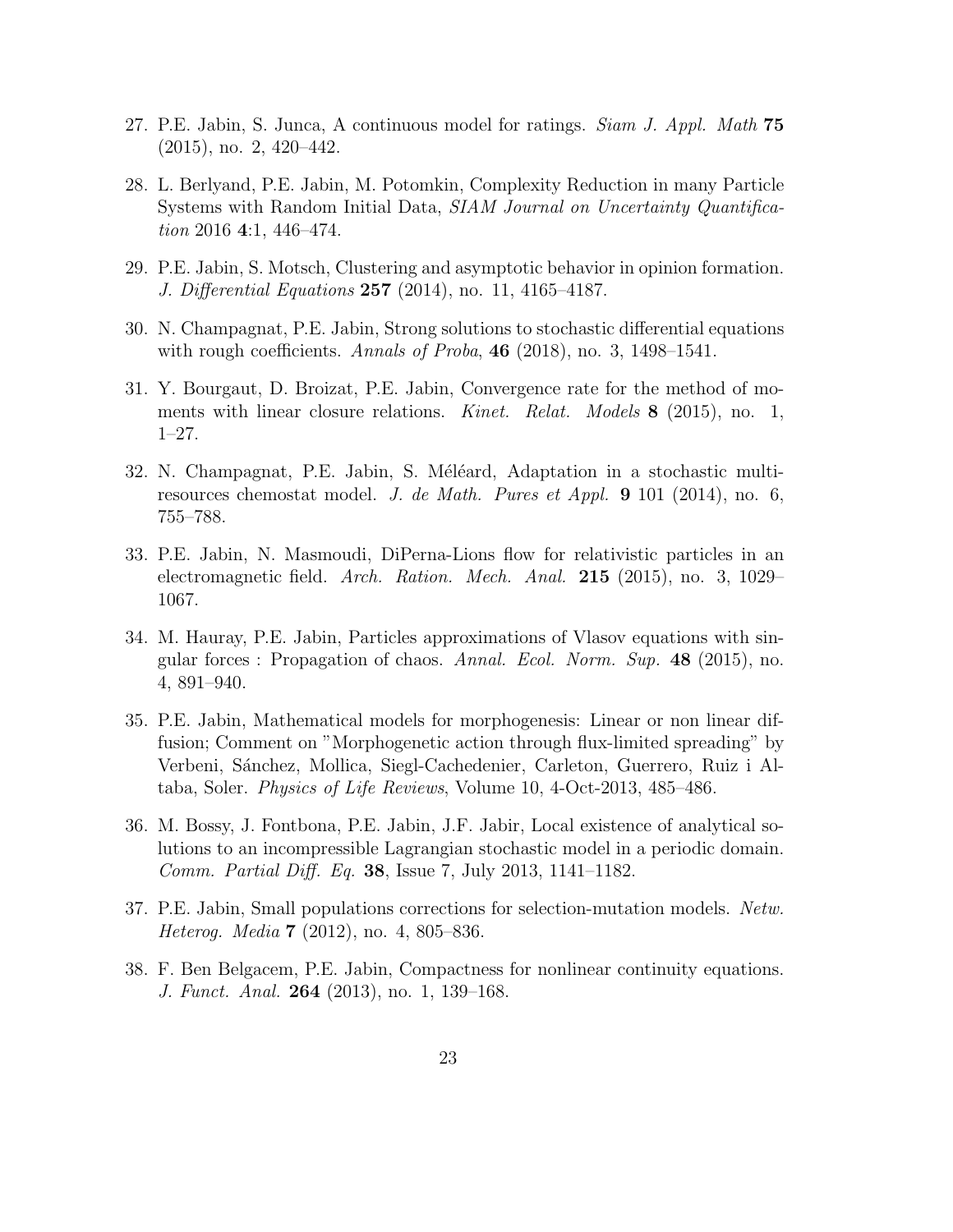- 39. P.E. Jabin, A. Nouri, Analytic solutions to a strongly nonlinear Vlasov equation. C.R. Acad. Sci. Paris Ser. I Math., 349 (2011), no. 9-10, 541–546.
- 40. N. Champagnat, P.E. Jabin, The evolutionary limit for models of populations interacting competitively with many resources. J. Diff. Eq.  $251$  (2011), no. 1, 176–195.
- 41. P.E. Jabin, G. Raoul, Long time asymptotics for selection dynamics. J. Math. *biol.* **63** (2011), no. 3, 493–517.
- 42. J. Calvo, P.E. Jabin, Large time asymptotics for a modified coagulation models. J. Differential Equations 250 (2011), no. 6, 2807–2837.
- 43. N. Champagnat, P.E. Jabin, G. Raoul, Convergence to equilibrium in competitive Lotka-Volterra and chemostat systems. C.R. Math. Acad. Sci. Paris 348 (2010), no. 23-24, 1267–1272.
- 44. A. Gerschenfeld, P.E. Jabin, The mean-field limit for interacting particles. Long-range interacting systems, 14, 320–328, Oxford Univ. Press, Oxford, 2010.
- 45. J. Barré, M. Hauray, P.E. Jabin, Quantitative stability estimates for systems of many interacting particles. J. Stat. Mech., (2010), doi:10.1088/1742-5468/2010/07/P07005.
- 46. N. Champagnat, P.E. Jabin, Well posedness in any dimension for some hamiltonian flows with non BV force terms. Comm. Partial Diff. Eq. 35 (2010), no. 5, 786–816.
- 47. P.E. Jabin, Differential Equations with singular fields. J. de Math. Pures Appl. (9) 94 (2010), no. 6, 597–621.
- 48. P.E. Jabin, Some regularizing methods for transport equations and the regularity of solutions to scalar conservation laws. Séminaire: Équations aux Dérivées *Partielles, 2008–2009*, Exp. No. XVI, 15 pp., Sémin. Équ. Dériv. Partielles, Ecole Polytech., Palaiseau. ´
- 49. P.E. Jabin, J. Soler, A coupled Boltzmann & Navier–Stokes fragmentation model induced by a fluid-particle-spring interaction. *Multiscale Model. Simul.* 8 (2010), 1244-1268.
- 50. I. Brazzoli, E. De Angelis, P.E. Jabin, A Mathematical Model of Immune Competition Related to Cancer Dynamics. Math. Model. Methods Appl. Sci. 33 (2010), 733–650.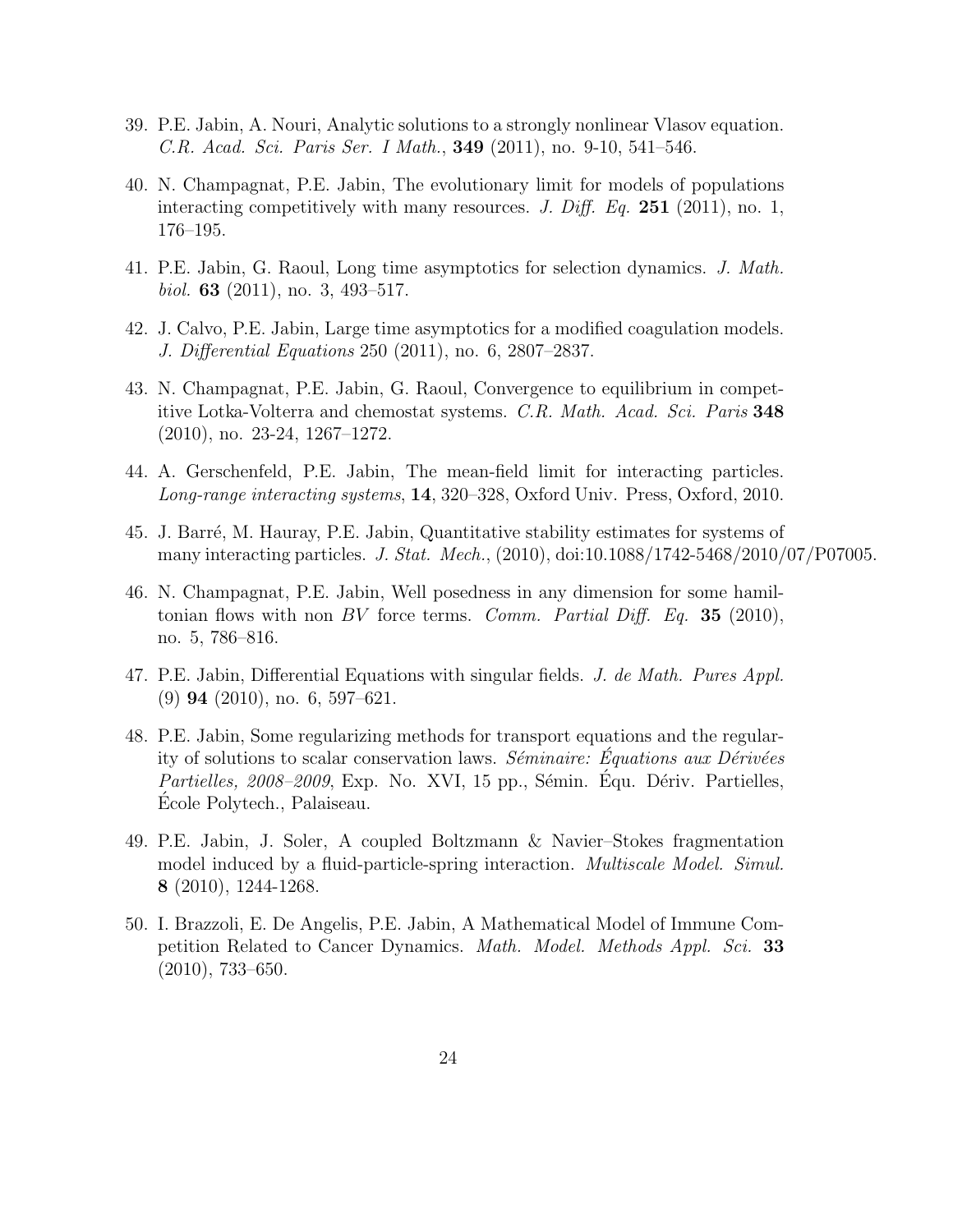- 51. A. Habbal, P.E. Jabin, Two short presentations related to cancer modeling. ARIMA Rev. Afr. Rech. Inform. Math. Appl.  $10$  (2008-2009).
- 52. P.E. Jabin, Averaging Lemmas and Dispersion Estimates for kinetic equations. Riv. Mat. Univ. Parma 1 (2009), 71–138.
- 53. P.E. Jabin, A. Tzavaras, Kinetic decomposition for periodic homogenization problems. Siam J. Math. Anal., 41 (2009), 360-390.
- 54. P.E. Jabin, V. Lemesle, D. Aurelle, A continuous size-structured red coral growth model. *Math. Models Methods Appl. Sci.*,  $18$  (2008), no. 11, 1927– 1944.
- 55. L. Desvillettes, P.E. Jabin, S. Mischler, G. Raoul, On selection dynamics for continuous structured populations. Commun. Math. Sci. 6 (2008), no. 3, 729–747.
- 56. J. Barré, P.E. Jabin, Free transport limit for  $N$ -particles dynamics with singular and short range potential. J. Stat. Phys. 131 (2008), no. 6, 1085–1101.
- 57. L. Derbel, P.E. Jabin, The set of concentration for some hyperbolic models of chemotaxis. J. Hyperbolic Differ. Equ. 4 (2007), no. 2, 331–349.
- 58. M. Hauray, P.E. Jabin, N-particles approximation of the Vlasov-Poisson equation with singular potentials. Arch. Ration. Mech. Anal., 183 (2007), no. 3, 489–524.
- 59. P.E. Jabin, J. Soler, A Kinetic Description of Particle Fragmentations. Math. Methods Appl. Sci., **16**, 933–948 (2006).
- 60. C. Baranger, L. Boudin, P.E. Jabin, S. Mancini, A modeling of biospray for the upper airways. CEMRACS 2004–mathematics and applications to biology and medicine, 41–47 (electronic), ESAIM Proc., 14, EDP Sci., 2005.
- 61. E. De Angelis, P.E. Jabin, Mathematical Models of Therapeutical Actions Related to Tumour and Immune System Competition. Math. Methods Appl. Sci., 28, no. 17, 2061–2083 (2005).
- 62. O. Diekmann, P.E. Jabin, S. Mischler and B. Perthame, The dynamics of adaptation : an illuminating example and a Hamilton-Jacobi approach. Th. Pop.  $Biol., 67, 257–271 (2005).$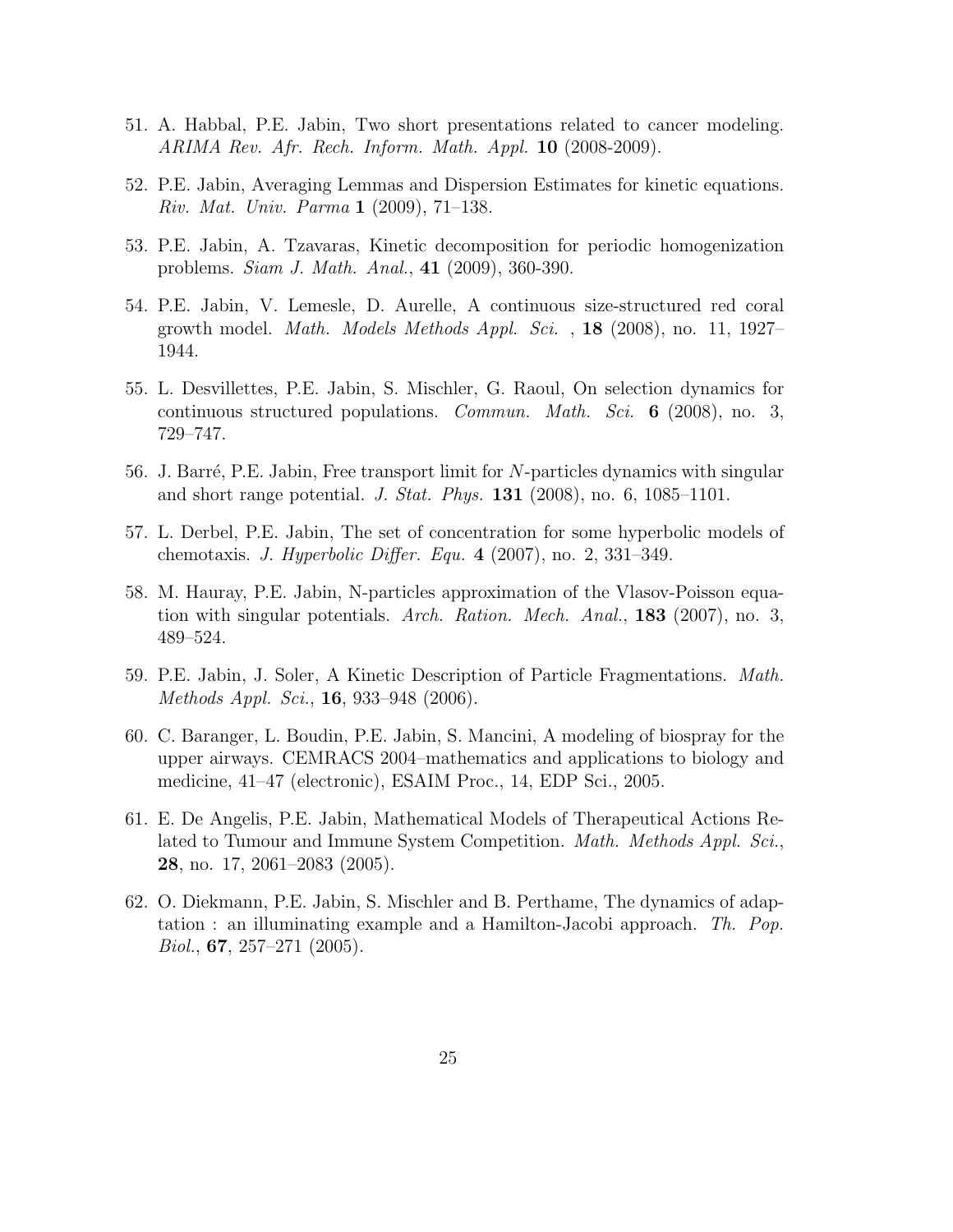- 63. C. Klingenberg, P.E. Jabin, Existence of solutions to an inhomogeneous, kinetic model of droplet coalescence. Nonlinear partial differential equations and related analysis, 181–192, Contemp. Math., 371, Amer. Math. Soc., Providence, RI, 2005.
- 64. P.E. Jabin, L. Vega, A Real Space Method for Averaging Lemmas. J. de Math. *Pures et Appl.*, **83**, 1309–1351 (2004).
- 65. T. Goudon, P.E. Jabin and A. Vasseur, Hydrodynamic limits for Vlasov-Stokes equations: Part II: Fine Particles Regime. Indiana Univ. Math. J., 53, 1517– 1536 (2004).
- 66. T. Goudon, P.E. Jabin and A. Vasseur, Hydrodynamic limits for Vlasov-Stokes equations: Part I: Light Particles Regime. Indiana Univ. Math. J., 53, 1495– 1513 (2004).
- 67. P.E. Jabin, L. Vega, Lemmes de moyenne et Transform´ee aux rayons X, in collaboration with L. Vega, C.R. Acad. Sci. Paris Sér. I Math.,  $337, 505-510$ (2003).
- 68. H. Frid, P.E. Jabin, B. Perthame, Global Stability of Steady Solutions for a Model in Virus Dynamics. *Math. Model. Numer. Anal.*, **37**, 709–723 (2003).
- 69. P.E. Jabin, B. Niethammer, On the rate of convergence to equilibrium in the Becker-Döring equations. J. Differential Equations, 191, 518–543 (2003).
- 70. P.E. Jabin, B. Perthame, Kinetic methods for Line-energy Ginzburg-Landau models. Séminaire sur les Équations aux Dérivées Partielles, 2001–2002, Exposé XIII, École Polytech., Palaiseau, 2002.
- 71. E. De Angelis, P.E. Jabin, Qualitative Analysis of a Mean Field Model of Tumor-Immune System Competition. Math. Models Methods Appl. Sci., 13, 187–206 (2003).
- 72. P.E. Jabin, B. Perthame, Regularity in kinetic formulations via averaging lemmas. ESAIM Control Optim. Calc. Var., 8, 761–774 (2002).
- 73. P.E. Jabin, F. Otto and B. Perthame, Line-energy Ginzburg-Landau models: zero-energy states. Ann. Sc. Norm. Sup. Pisa, 5, 187–202 (2002).
- 74. P.E. Jabin, Various levels of models for aerosols, Math. Models Methods Appl. Sci., **12**, 903–919 (2002).